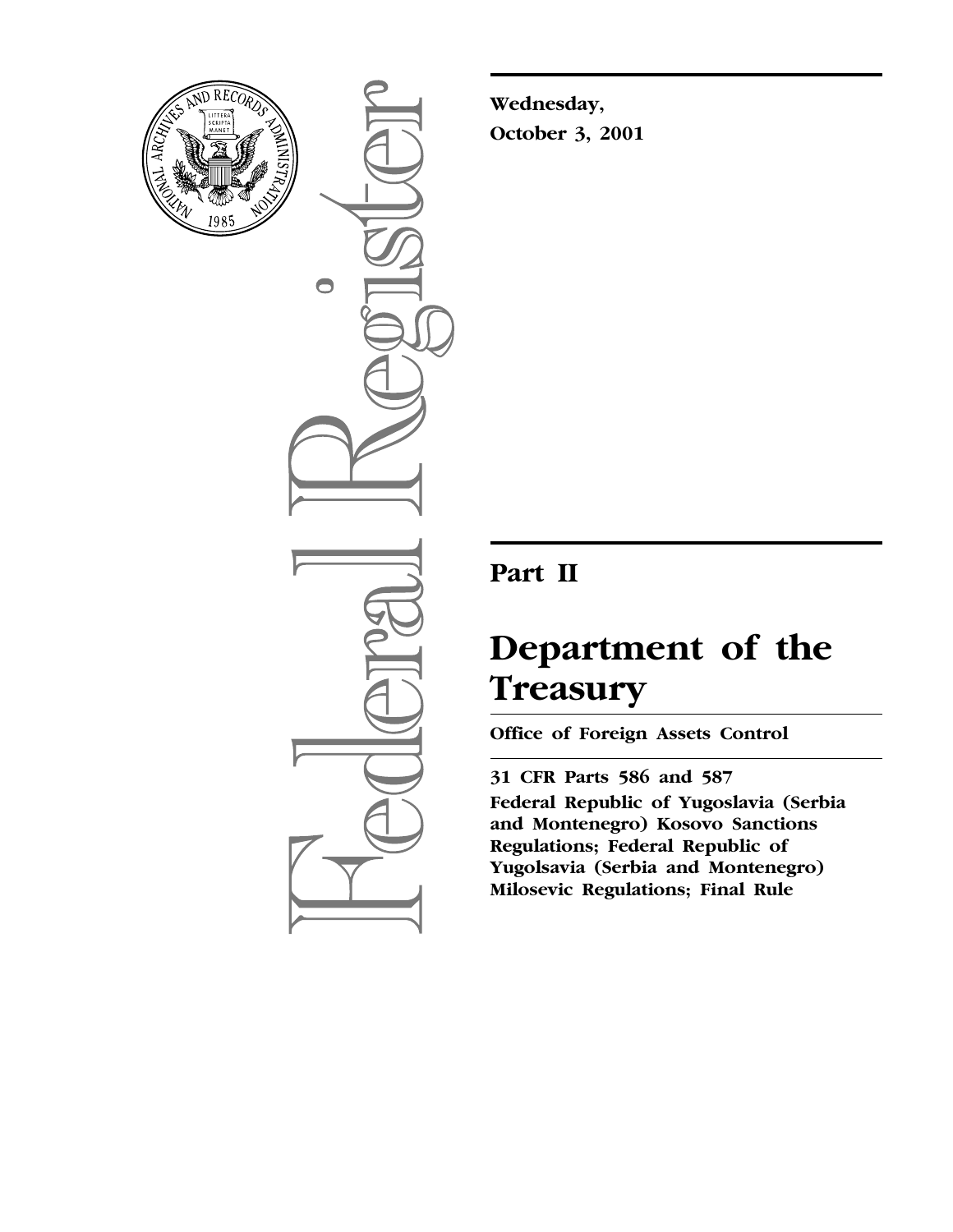# **DEPARTMENT OF THE TREASURY**

#### **Office of Foreign Assets Control**

# **31 CFR Parts 586 and 587**

# **Federal Republic of Yugoslavia (Serbia and Montenegro) Kosovo Sanctions Regulations; Federal Republic of Yugoslavia (Serbia and Montenegro) Milosevic Regulations**

**AGENCY:** Office of Foreign Assets Control, Treasury.

**ACTION:** Amendments; Interim Final rule.

**SUMMARY:** The Office of Foreign Assets Control of the U.S. Department of the Treasury is amending existing regulations and adding new regulations consistent with Executive Order 13192 of January 17, 2001, which lifts certain economic sanctions imposed with respect to the Federal Republic of Yugoslavia (Serbia and Montenegro) pursuant to Executive Orders 13088 of June 9, 1998, and 13121 of April 30, 1999, while maintaining and modifying sanctions targeted against members and supporters of the regime of former President Slobodan Milosevic and certain persons under open indictment by the International Criminal Tribunal for the former Yugoslavia.

**DATES:** *Effective Date:* October 3, 2001. *Comments:* Written comments must be received no later than December 3, 2001. Comments may be sent either via regular mail to David W. Mills, Chief, Policy Planning and Program Management Division, Office of Foreign Assets Control, Department of the Treasury, 1500 Pennsylvania Ave. NW, Annex—2d Floor, Washington, DC 20220, or via OFAC's Web site (*http:// www.treas.gov/ofac*).

**FOR FURTHER INFORMATION CONTACT:** Steven I. Pinter, Acting Chief of Licensing, tel.: 202/622–2480, or Barbara C. Hammerle, Chief Counsel, tel.: 202/622–2410, Office of Foreign Assets Control, Department of the Treasury, Washington, DC 20220. **SUPPLEMENTARY INFORMATION:**

#### **Electronic Availability**

This document is available as an electronic file on The Federal Bulletin Board the day of publication in the **Federal Register**. By modem, dial 202/ 512–1387 and type ''/GO FAC,'' or call 202/512–1530 for disk or paper copies. This file is available for downloading without charge in ASCII and Adobe Acrobat7 readable (\*.PDF) formats. For Internet access, the address for use with the World Wide Web (Home Page), Telnet, or FTP protocol is:

fedbbs.access.gpo.gov. This document and additional information concerning the programs of the Office of Foreign Assets Control are available for downloading from the Office's Internet homepage: *http://www.treas.gov/ofac,* or in fax form through the Office's 24-hour fax-on-demand service: call 202/622– 0077 using a fax machine, fax modem, or (within the United States) a touchtone telephone.

# **Background**

In Executive Order 13088 of June 9, 1998 (63 FR 32109, June 12, 1998), President Clinton declared a national emergency with respect to the actions and policies of the Governments of the Federal Republic of Yugoslavia (Serbia and Montenegro) (the ''FRY(S&M)'') and the Republic of Serbia regarding Kosovo and imposed sanctions with respect to those governments, invoking the authority, *inter alia,* of the International Emergency Economic Powers Act (50 U.S.C. 1701–1706) (''IEEPA''). Executive Order 13088, which was effective at 12:01 a.m. eastern daylight time on June 10, 1998, blocked, with certain exceptions, all property and interests in property of the Governments of the FRY(S&M), the Republic of Serbia, and the Republic of Montenegro within the United States or within the possession or control of U.S. persons (including foreign branches). It also prohibited all new investment by U.S. persons in the territory of the Republic of Serbia and the approval or other facilitation by U.S. persons of other persons' new investment in the territory of Serbia. In implementation of Executive Order 13088, the Office of Foreign Assets Control (''OFAC'') issued the Federal Republic of Yugoslavia (Serbia and Montenegro) Kosovo Sanctions Regulations, 31 CFR part 586 (63 FR 54576, October 13, 1998).

In Executive Order 13121 of April 30, 1999 (64 FR 24021, May 5, 1999), the President responded to the continuing human rights and humanitarian crises in Kosovo by amending Executive Order 13088 to broaden the scope and nature of the sanctions previously imposed on the FRY(S&M). Executive Order 13121 expanded the blocking regime imposed on the assets of the Governments of the FRY(S&M), the Republic of Serbia, and the Republic of Montenegro by revoking an exemption for certain financial transactions provided in Executive Order 13088 (as previously implemented in  $\S 586.201(c)$ ; banned all U.S. exports and reexports to and imports from the FRY(S&M) or the Governments of the FRY(S&M), the Republic of Serbia, or the Republic of Montenegro; and prohibited any

transaction or dealing by a U.S. person related to trade with or to the FRY(S&M) or the Governments of the FRY(S&M), the Republic of Serbia, or the Republic of Montenegro.

On January 17, 2001, in light of the peaceful democratic transition begun by the newly elected leaders in the FRY(S&M), the President issued Executive Order 13192, which took effect on January 19, 2001. Executive Order 13192 further amended Executive Order 13088, as revised by Executive Order 13121, to lift with, respect to future transactions, remaining sanctions imposed on the Governments of the FRY (S&M) and the Republic of Serbia. (Sanctions imposed on the Government of the Republic of Montenegro under Executive Order 13088 previously had been suspended by OFAC general licenses.) Consistent with the lifting of the remaining sanctions on a prospective basis, OFAC is taking separate steps to remove all entries for individuals or entities identified by the term ''[FRYK]'' from appendix A to 31 CFR chapter V. Executive Order 13192 also further amended Executive Order 13088 to impose sanctions on designated family members, supporters, and members of the regime of former FRY(S&M) President Slobodan Milosevic, as well as on individuals under open indictment by the International Criminal Tribunal for the former Yugoslavia (the ''ICTY''), and other specified parties.

OFAC is amending part 586 to chapter V of 31 CFR to reflect the lifting of certain economic sanctions relating to the FRY(S&M) and to make appropriate conforming and technical changes to the regulations. A new part 587 is being added to chapter V of 31 CFR to maintain and modify sanctions targeted against designated family members, supporters, and members of the regime of former President Slobodan Milosevic as well as certain persons under open indictment by the ICTY, and other specified parties.

#### **Amendments to Part 586**

*Lifting of Certain Sanctions.* Explanatory notes are added to paragraphs (a), (b), and (d) of § 586.201, and the existing note to § 586.201 is revised, to reflect the prospective elimination by Section 1(a) of Executive Order 13192 of the prohibition on transactions involving property and interests in property of the Governments of the FRY(S&M), the Republic of Serbia, and the Republic of Montenegro. Executive Order 13192 also prospectively lifts the ban imposed pursuant to Executive Order 13088, as revised by Executive Order 13121, on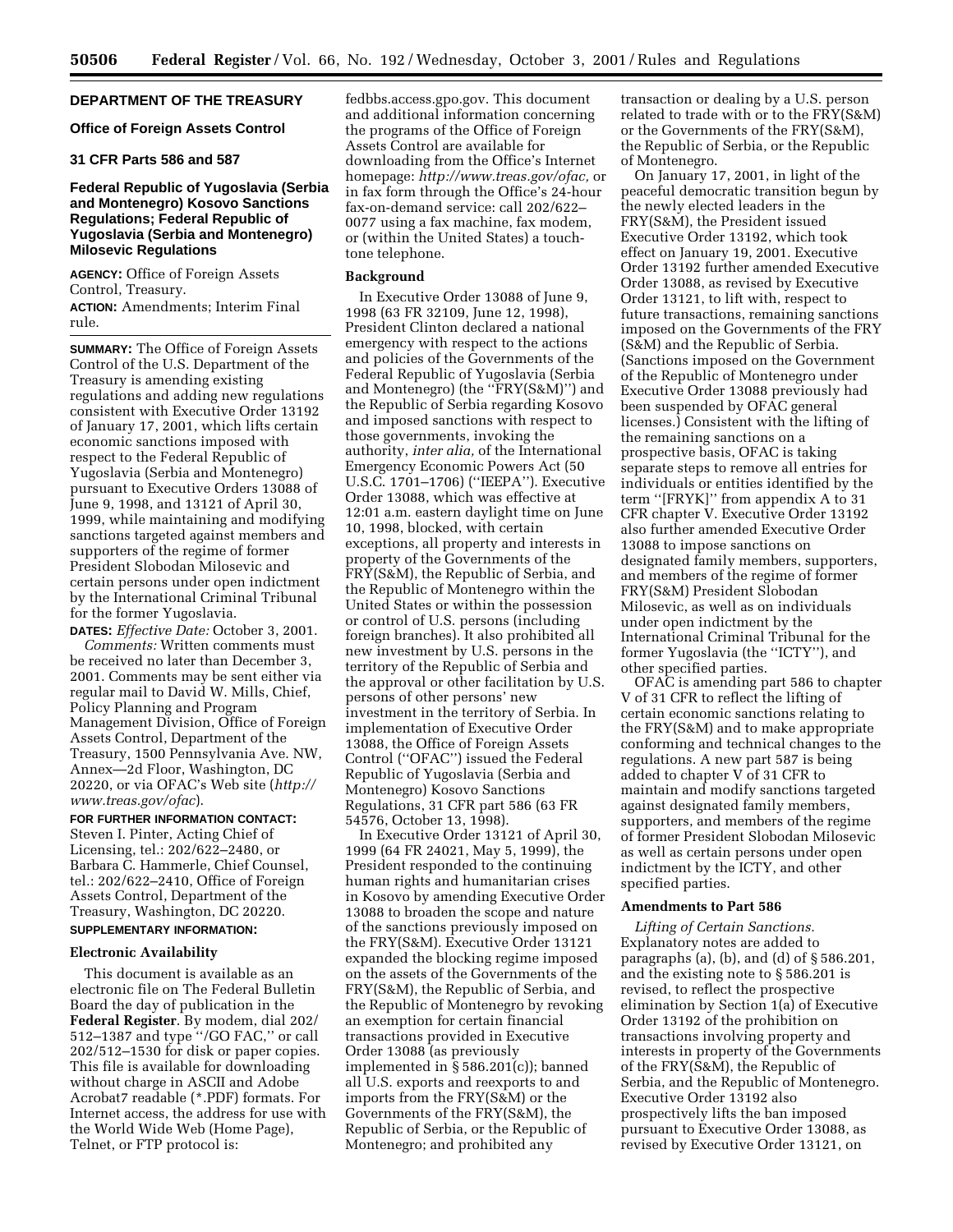U.S. exports and reexports to and imports from the FRY(S&M), as well as the prohibition on transactions or dealings by U.S. persons relating to trade with or to the FRY(S&M). Consequently, with the exception of transactions involving property or interests in property of designated family members, supporters, and members of the regime of former President Slobodan Milosevic, as well as certain persons under open indictment by the ICTY, and other specified parties (as discussed below with respect to 31 CFR § 587.201(a)), transactions on or after January 19, 2001, by U.S. persons involving the FRY(S&M) will no longer fall under the scope of the prohibitions outlined in part 586.

An explanatory note is added to § 586.204 to reflect the prospective elimination by section 1(b) of Executive Order 13192 of the prohibition on all new investment by United States persons in the territory of the Republic of Serbia and the approval and other facilitation by United States persons of other persons' new investment in the territory of the Republic of Serbia. Consequently, with the exception of transactions involving property or interests in property of persons designated in or pursuant to 31 CFR § 587.201(a), the new investment activities of United States persons in the territory of the Republic of Serbia on or after January 19, 2001, are no longer prohibited by § 586.204.

*Previously Blocked Property.* Revised § 586.201(c) implements Section 1(a) of Executive Order 13192 by continuing the blocking of any property and interests in property blocked pursuant to Executive Order 13088 before January 19, 2001. The continued blocking of previously blocked property is necessary until provision is made to address claims or encumbrances with respect to such property. Because Executive Order 13192 requires all property blocked before January 19, 2001, to remain blocked, a separate comprehensive list of the ''[FRYK]'' entries being removed from appendix A to 31 CFR chapter V is available to the public upon request from OFAC's Compliance Programs Division at (202) 622–2490. Similar lists are available with respect to persons whose property and interests in property continue to be blocked pursuant to part 585 of 31 CFR chapter V. *See* 61 FR 12 (Jan. 19, 1996); 61 FR 24696 (May 16, 1996).

*Unblocking of Certain Debt.* Notwithstanding the generally continued blocking of previously blocked property, new § 586.517(a) authorizes by general license the

unblocking of debt obligations included within the rescheduling of Yugoslav debt pursuant to the New Financing Agreement of September 20, 1988, negotiated between the Socialist Federal Republic of Yugoslavia and the London Club of commercial banks. Section 586.517(b) provides for case-by-case review of requests to unblock all other previously blocked debt. Section 586.517(c) excludes from the general license transactions with any person designated in or pursuant to 31 CFR § 587.201(a).

*Release of Certain Blocked Transfers.* Notwithstanding the generally continued blocking of previously blocked property, new § 586.518 authorizes by general license U.S. financial institutions to unblock and return to the remitting party certain funds that came into the U.S. financial institution's possession or control through wire transfers or check remittances. Funds may not be unblocked and returned if they were originally destined for an account established on the books of a U.S. financial institution by a person whose property or interests in property were blocked immediately prior to January 19, 2001, or if they were remitted by or destined for any person designated in or pursuant to 31 CFR § 587.201(a). Under this authorization, funds may generally be returned to, among others, the Government of the FRY(S&M), the Government of the Republic of Serbia, the Government of the Republic of Montenegro, or any persons purporting to act for or on their behalf.

*Funds Held at Overseas Branches of U.S. Financial Institutions.* New § 586.519 provides that OFAC will review on a case-by-case basis requests to unblock deposit accounts established outside the United States at overseas branches of U.S. institutions.

*Revision of Penalties Provisions.* Subpart G of part 586 is revised in certain respects to describe more fully OFAC's procedures in order to enhance transparency of the penalty process.

# **New Part 587—Sanctions Relating to Members and Supporters of the Milosevic Regime**

In addition to lifting certain of the sanctions on the Governments of the FRY(S&M) and the Republic of Serbia, Executive Order 13192 imposes sanctions on designated family members, supporters and members of the regime of former President Slobodan Milosevic, as well as certain persons under open indictment by the ICTY, and other specified parties. A new part 587 is added to chapter V of 31 CFR to implement these ongoing sanctions.

Subpart B of part 587 implements the prohibitions set forth in Executive Order 13192. Section 587.201(a) implements Section 1(a) of the order by blocking the property or interests in property of persons identified by the President in the Annex to the order, to the extent the property or property interests are in the United States, hereafter come within the United States, or are or hereafter come within the possession or control of U.S. persons, including their overseas branches. Section 587.201(a) also implements Section 1(a) by blocking the property or interests in property of individuals and entities determined by the Secretary of the Treasury, in consultation with the Secretary of State, either (i) to be under open indictment by the ICTY; (ii) to have sought or to be seeking through illegitimate means or otherwise to maintain or re-establish illegitimate control over the political processes or institutions or the economic resources or enterprises of the FRY(S&M), the Republic of Serbia, the Republic of Montenegro or the territory of Kosovo; (iii) to have provided material support or resources to any person designated in or pursuant to § 587.201(a); or (iv) to be owned or controlled by or acting or purporting to act directly or indirectly for or on behalf of any person designated in or pursuant to § 587.201(a). The names of persons identified by the President or designated by the Secretary of the Treasury will be incorporated into appendix A to 31 CFR chapter V. These persons are referred to throughout the regulations as ''persons designated in or pursuant to § 587.201(a).'

Section 587.201(b) implements section 1(b) of Executive Order 13192 by prohibiting any transaction or dealing within the United States or by a United States person, wherever located, in property or interests in property of any person designated in or pursuant to § 587.201(a).

Sections 587.202 and 587.203 detail the effect of transfers of blocked property in violation of the regulations and the required holding of blocked property in interest-bearing blocked accounts. Section 587.204 implements section 1(d) of the Executive Order by prohibiting any transaction that evades or avoids, or has the purpose of evading or avoiding, or attempts to violate, any of the prohibitions set forth in this part. Conspiracies formed for the purpose of engaging in a prohibited transaction are also prohibited.

Section 587.205 provides that all expenses incident to the maintenance of blocked physical property shall be the responsibility of the owners and operators of such property, and that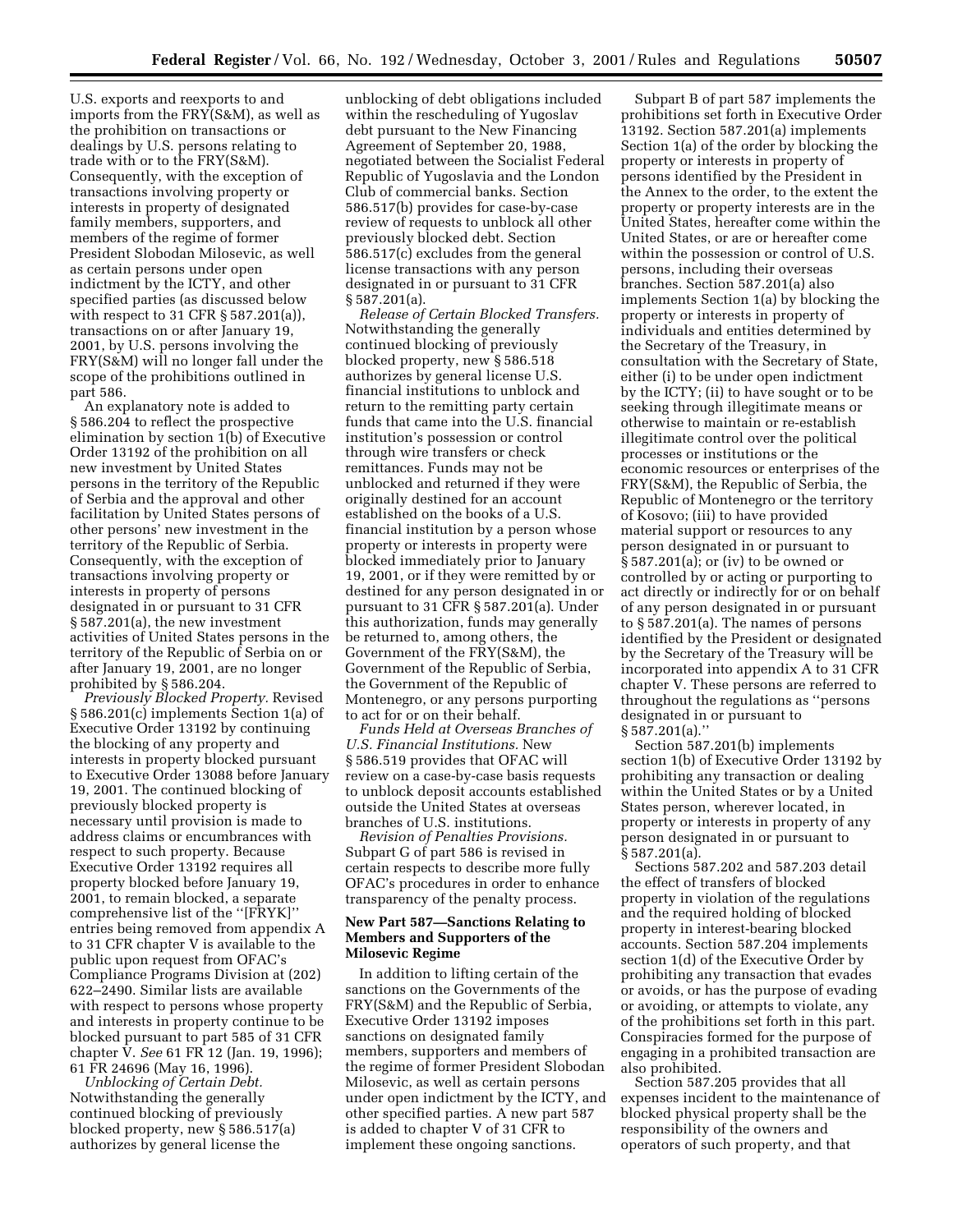such expenses shall not be met from blocked funds. The section further provides that blocked property may, in the discretion of the Director of OFAC, be sold or liquidated and the net proceeds placed in a blocked interestbearing account in the name of the owner of the property.

Section 587.206 details exempt transactions. The exemptions derive from the exemptions set out in section 203(b) of IEEPA (50 U.S.C. 1702(b)) and relate to personal communications, donations of articles to relieve human suffering, the importation and exportation of information or informational materials, and travel.

Subpart C of part 587 defines key terms used throughout the regulations and subpart D sets forth interpretive sections regarding the general prohibitions of subpart B. Section 587.403 of subpart D describes the termination and acquisition of an interest in blocked property and § 587.404 explains that, subject to certain exceptions, transactions incidental and necessary to the effectuation of a licensed transaction are authorized.

Section 587.405 provides that the prohibitions of § 587.201 apply to the provision of services, such as financial or transportation services, performed by U.S. persons, wherever located. Section 587.406 makes clear that even while outside the United States, U.S. persons are prohibited from dealing in property in which a person designated in or pursuant to § 587.201(a) has an interest. Sections 587.407, 587.408, and 587.409 explain that debits generally may not be made to a blocked account to pay obligations to any person, U.S. financial institutions may not perform under existing credit agreements with a person designated in or pursuant to § 587.201(a), including charge or debit cards issued to such a person, and no U.S. person may effect a setoff against blocked property.

Transactions otherwise prohibited under part 587 but found to be consistent with U.S. policy may be authorized by one of the general licenses contained in subpart E or by a specific license issued pursuant to the procedures described in subpart D of part 501 of 31 CFR chapter V. Sections 587.504, 587.505, and 587.506 authorize U.S. financial institutions to make certain transfers of funds or credit between blocked accounts, to debit blocked accounts for normal service charges, and, subject to certain conditions, to invest and reinvest blocked assets. Sections 587.507 and 587.508 authorize the provision of certain legal and medical services, but

require that receipt of payment for such services must be specifically licensed.

Subpart F of part 587 refers, for the recordkeeping and reporting requirements of this part, to the Reporting and Procedures Regulations in subpart C of 31 CFR part 501. Subpart G of the regulations describes the civil and criminal penalties applicable to violations of the regulations, as well as the procedures governing the potential imposition of a civil monetary penalty.

Subpart H of part 587 provides certain administrative procedures applicable to this part by reference to the Reporting and Procedures Regulations in subpart D of 31 CFR part 501, which contain provisions relating to administrative procedures. Subpart I of the regulations sets forth a Paperwork Reduction Act notice.

#### **Request for Comments**

Because the amendment of 31 CFR part 586 and the addition of 31 CFR Part 587 pursuant to Executive Order 13192 involve a foreign affairs function, the provisions of Executive Order 12866 and the Administrative Procedure Act (5 U.S.C. 553) requiring notice of proposed rulemaking, opportunity for public participation, and delay in effective date, are inapplicable. However, because of the importance of the issues addressed in the amendments to part 586 and the introduction of part 587, comments will be considered in the development of final rules. Accordingly, the Department encourages interested persons who wish to comment to do so at the earliest possible time to permit the fullest consideration of their views. Comments may address the impact of the regulations on the submitter's activities, whether of a commercial, non-commercial or humanitarian nature, as well as changes that would improve the clarity and organization of the regulations.

The period for submission of comments will close December 3, 2001. The Department will consider all comments received before the close of the comment period in developing final regulations. Comments received after the end of the comment period will be considered if possible, but their consideration cannot be assured. The Department will not accept public comments accompanied by a request that a part or all of the submission be treated confidentially because of its business proprietary nature or for any other reason. The Department will return such comments and materials when submitted by regular mail to the person submitting the comments and will not consider them in the development of final regulations. In the

interest of accuracy and completeness, the Department requires comments in written form.

All public comments on these regulations will be a matter of public record. Copies of the public record concerning these regulations will be made available, not sooner than January 2, 2002 and will be obtainable from OFAC's Web site (*http://www.treas.gov/ ofac*). If that service is unavailable, written requests for copies may be sent to: Office of Foreign Assets Control, U.S. Department of the Treasury, 1500 Pennsylvania Ave., Annex —2d Floor, N.W. Washington, DC 20220, Attn: Merete Evans.

Because no notice of proposed rulemaking is required for this rule, the Regulatory Flexibility Act (5 U.S.C. 601–612) does not apply.

# **Paperwork Reduction Act**

The collections of information related to 31 CFR parts 586 and 587 are contained in 31 CFR part 501 (the ''Reporting and Procedures Regulations''). Pursuant to the Paperwork Reduction Act of 1995 (44 U.S.C. 3507), those collections of information have been approved by the Office of Management and Budget under control number 1505–0164. An agency may not conduct or sponsor, and a person is not required to respond to, a collection of information unless the collection of information displays a valid control number.

#### **List of Subjects**

# *31 CFR Part 586*

Administrative practice and procedure, Banks, Banking, Blocking of assets, Federal Republic of Yugoslavia (Serbia & Montenegro), Investments, Kosovo, Montenegro, New investment, Penalties, Reporting and recordkeeping requirements, Serbia.

#### *31 CFR Part 587*

Administrative practice and procedure, Banks, Banking, Blocking of assets, Credit, Federal Republic of Yugoslavia (Serbia & Montenegro), Investments, Milosevic, Penalties, Reporting and recordkeeping requirements, Securities, Services.

For the reasons set forth in the preamble, 31 CFR part 586 is amended and part 587 is added to read as follows:

# **PART 586—FEDERAL REPUBLIC OF YUGOSLAVIA (SERBIA & MONTENEGRO) KOSOVO SANCTIONS REGULATIONS**

1. The authority citation for part 586 is revised to read as follows: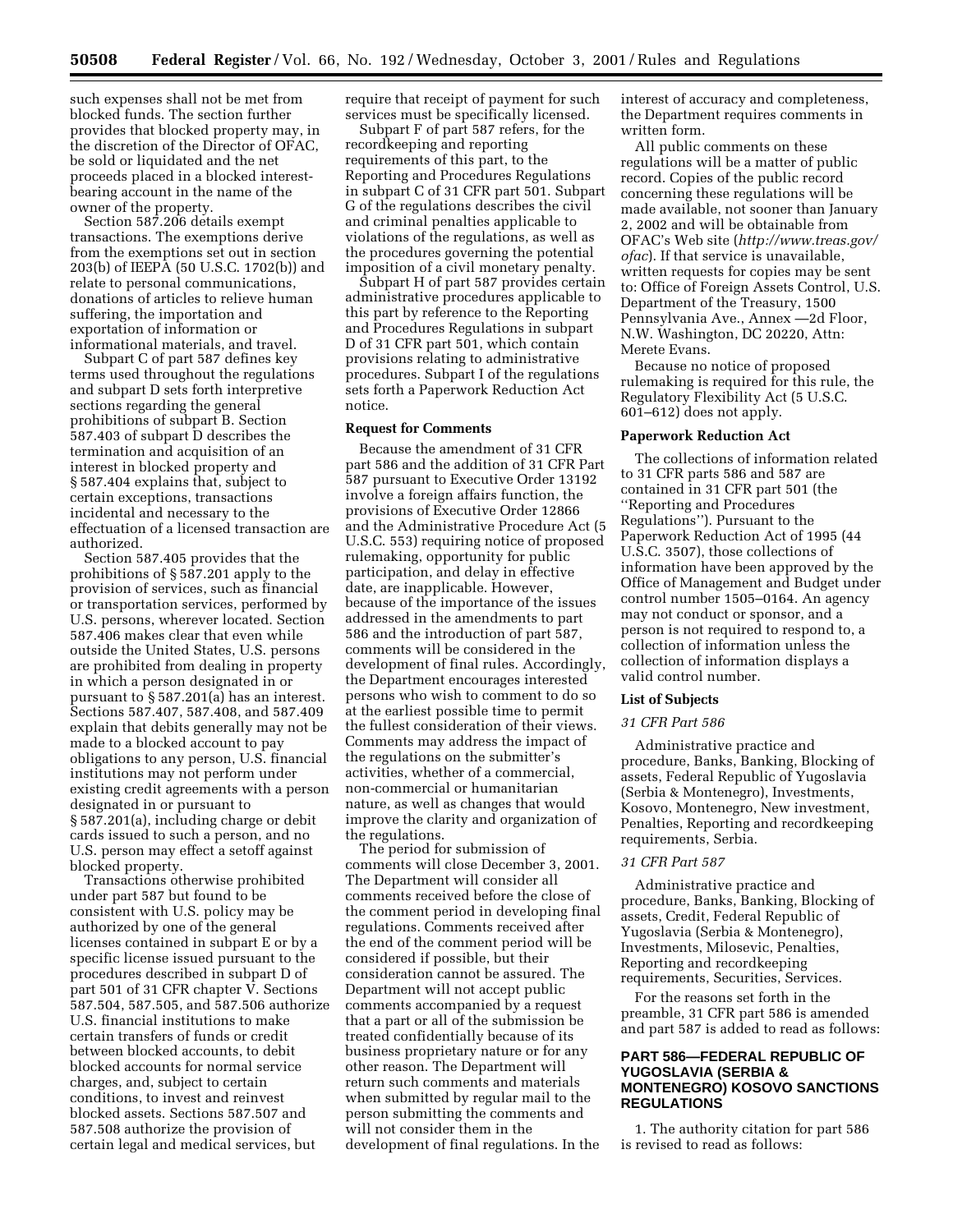**Authority:** 3 U.S.C. 301; 31 U.S.C. 321(b); 50 U.S.C. 1601–1651, 1701–1706; E.O. 13088, 63 FR 32109, 3 CFR, 98 Comp., p. 191; E.O. 13121, 64 FR 24021, 3 CFR, 99 Comp. p. 176; E.O. 13192, 66 FR 7379, January 23, 2001.

# **Subpart B—Prohibitions**

2. Section 586.201 is amended by adding a note to paragraphs (a), (b), and (d); revising paragraph (c) and the accompanying note; and revising the note at the end of the section to read as follows:

#### **§ 586.201 Prohibited transactions involving blocked property.**

 $(a) * * * *$ 

**Note to paragraph (a) of § 586.201:** *See* note at end of this section with regard to the lifting of certain sanctions effective January 19, 2001.

(b)  $* * * *$ 

**Note to paragraph (b) of § 586.201:** *See* note at end of this section with regard to the lifting of certain sanctions effective January 19, 2001.

(c) Property or interests in property blocked pursuant to Executive Order 13088 of June 9, 1998, as amended by Executive Order 13121 of April 30, 1999, and this part prior to 12:01 a.m. eastern standard time, January 19, 2001, are blocked, and may not be transferred, paid, exported or otherwise dealt in except as otherwise authorized by the Secretary of the Treasury.

**Note to paragraph (c) of § 586.201:** See note at end of this section with regard to the lifting of certain sanctions effective January 19, 2001.

(d) \* \* \*

**Note to paragraph (d) of § 586.201:** *See* note at end of this section with regard to the lifting of certain sanctions effective January 19, 2001.

(e) \* \* \*

**Note to § 586.201:** Section 1(a) of Executive Order 13192 of January 17, 2001 (66 FR 7379, January 23, 2001), amended Executive Order 13088 of June 9, 1998 (63 FR 32109, June 12, 1998), to remove prospectively the prohibition on transactions that involve blocked property and interests in property of the Governments of the FRY(S&M), the Republic of Serbia, and the Republic of Montenegro. Consequently, with the exception of transactions involving property or interests in property of persons designated in or pursuant to 31 CFR § 587.201(a), transactions or transfers by U.S. persons that involve the property or interests in property of the FRY(S&M) and that occur on or after January 19, 2001, are not prohibited by §§ 586.201(a), (b), or (d). Executive Order 13088, as amended by Executive Order 13192, however, also requires that all property or interests in property blocked

pursuant to Executive Order 13088 prior to January 19, 2001, shall remain blocked, except as otherwise authorized by the Secretary of the Treasury. See § 586.201(c). The continued blocking of previously blocked property is necessary until provision is made to address claims or encumbrances with respect to such property.

3. Section 586.204 is amended by adding a note to read as follows:

# **§ 586.204 Prohibited new investment within Serbia.**

\* \* \* \* \*

**Note to § 586.204:** Section 1(b) of Executive Order 13192 of January 17, 2001 (66 FR 7379, January 23, 2001), revoked section 3 of Executive Order 13088 of June 9, 1998 (63 FR 32109, June 12, 1998), which prohibited all new investment by United States persons in the territory of the Republic of Serbia and the approval and other facilitation by United States persons of other persons' new investment in the territory of the Republic of Serbia. Consequently, with the exception of transactions involving property or interests in property of persons designated in or pursuant to 31 CFR § 587.201(a), the new investment activities of United States persons in the territory of the Republic of Serbia on or after January 19, 2001, are not prohibited by § 586.204.

#### **Subpart C—General Definitions**

4. Section 586.302 is revised to read as follows:

#### **§ 586.302 Effective date.**

The term *effective date* refers to the effective date of the applicable prohibitions and directives contained in this part which is 12:01 a.m. eastern daylight time, June 10, 1998, except, with respect to § 586.201(c), 12:01 a.m. eastern standard time, January 19, 2001, shall apply.

5. Section 586.319 is revised to read as follows:

#### **§ 586.319. United States Person; U.S. person.**

The term *United States person* or *U.S. person* means any United States citizen, permanent resident alien, entity organized under the laws of the United States or any jurisdiction within the United States (including foreign branches), or any person in the United States.

#### **Subpart D—Interpretations**

6. Section 586.405 is revised to read as follows:

# **§ 586.405 Transactions incidental to a licensed transaction.**

Any transaction ordinarily incident to a licensed transaction and necessary to give effect thereto is also authorized, except:

(a) An incidental transaction, not explicitly authorized within the terms of the license, by or with a person whose property or interests in property are blocked pursuant to § 586.201; or

(b) An incidental transaction, not explicitly authorized within the terms of the license, involving a debit or credit to a blocked account or a transfer of blocked property.

# **§ 586.406 Provision of services. [Amended]**

7. Section 586.406 is amended by removing the phrase ''as provided in § 586.201(c) or'' in the first sentence of paragraph (a).

# **Subpart E—Licenses, Authorizations, and Statements of Licensing Policy**

#### **§ 586.501 General and specific licensing procedures. [Amended]**

8. Section 586.501 is amended by removing the phrase ''subpart C'' and adding in its place the phrase ''subpart  $D''$ .

9. Section 586.517 is added to subpart E to read as follows:

# **§ 586.517 Unblocking of certain debt.**

(a) Subject to the limitations in paragraph (c) below, debt obligations in the possession or control of U.S. persons for which the National Bank of Yugoslavia has joint or several liability and that were rescheduled pursuant to the ''New Financing Agreement'' of September 20, 1988, are unblocked.

(b) Specific licenses may be issued on a case-by-case basis to permit the unblocking of debt obligations not otherwise authorized under either paragraph (a) of this section or 31 CFR 585.509.

(c) Nothing in this section authorizes transactions with any person designated in or pursuant to 31 CFR 587.201(a).

10. Section 586.518 is added to subpart E to read as follows:

#### **§ 586.518 Authorization of release of certain blocked transfers by U.S. financial institutions.**

(a) Subject to the limitation set forth in this paragraph, U.S. financial institutions are authorized to unblock and return to the remitting party funds blocked pursuant to this part that came into their possession or control through wire transfer instructions or check remittances, provided those funds were not destined for an account established on the books of a U.S. financial institution by a person whose property or interests in property were blocked immediately prior to January 19, 2001. Funds otherwise eligible for release under this general license, however, may not be unblocked and returned if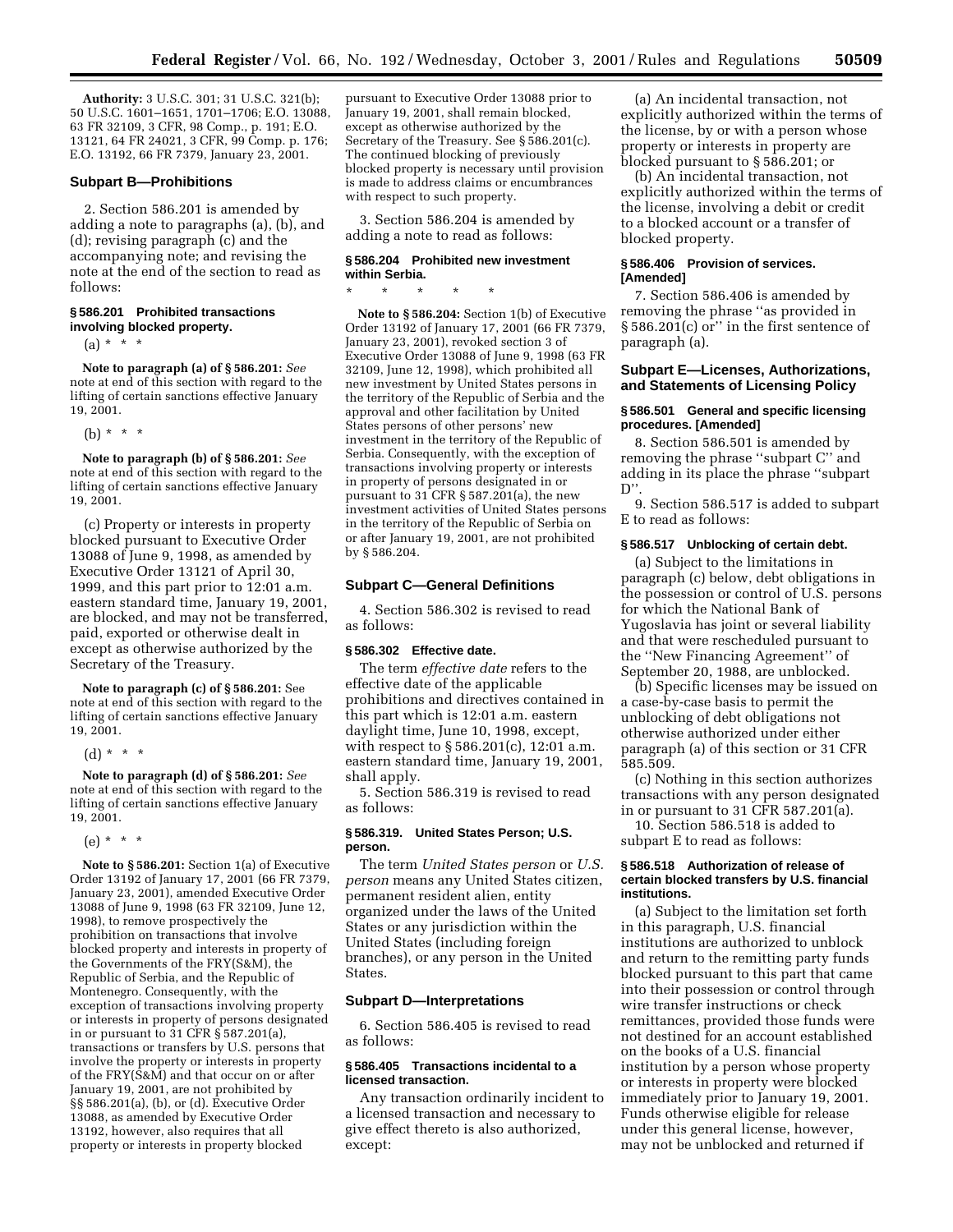they were remitted by or destined for a person designated in or pursuant to 31 CFR 587.201(a).

(b) Funds blocked pursuant to this part that were destined through wire transfer instructions or check remittances for an account established on the books of a U.S. financial institution by a person whose property or interests in property were blocked immediately prior to January 19, 2001, remain blocked. If such funds are not already held in the account for which they were destined, they must be transferred to such an account by October 15, 2001, and maintained in blocked status pursuant to § 586.201(c). 11. Section 586.519 is added to

subpart E to read as follows:

# **§ 586.519 Release of certain funds held at overseas branches of U.S. financial institutions.**

Specific licenses may be issued on a case-by-case basis to permit the overseas branches of U.S. financial institutions to unblock deposit accounts that were blocked pursuant to this part prior to January 19, 2001, and that were established outside of the United States in situations in which such accounts are not owned or controlled, directly or indirectly, by any person designated in or pursuant to 31 CFR § 587.201(a).

#### **Subpart G—Penalties**

12. Section 586.701 is revised to read as follows:

#### **§ 586.701 Penalties.**

(a) Attention is directed to section 206 of the International Emergency Economic Powers Act (the ''Act'') (50 U.S.C. 1705), which is applicable to violations of the provisions of any license, ruling, regulation, order, direction, or instruction issued by or pursuant to the direction or authorization of the Secretary of the Treasury pursuant to this part or otherwise under the Act. Section 206 of the Act, as adjusted by the Federal Civil Penalties Inflation Adjustment Act of 1990 (Public Law 101–410, as amended, 28 U.S.C. 2461 note), provides that:

(1) A civil penalty not to exceed \$11,000 per violation may be imposed on any person who violates, or attempts to violate, any license, order, or regulation issued under the Act;

(2) Whoever willfully violates, or willfully attempts to violate, any license, order, or regulation issued under the Act, upon conviction, shall be fined not more than \$50,000, and, if a natural person, may also be imprisoned for not more than 10 years; and any officer, director, or agent of any corporation who knowingly participates

in such violation may be punished by a like fine, imprisonment, or both.

(b) The criminal penalties provided in the Act are subject to increase pursuant to 18 U.S.C. 3571.

(c) Attention is also directed to 18 U.S.C. 1001, which provides that whoever, in any matter within the jurisdiction of the executive, legislative, or judicial branch of the Government of the United States, knowingly and willfully falsifies, conceals, or covers up by any trick, scheme, or device a material fact, or makes any materially false, fictitious, or fraudulent statement or representation, or makes or uses any false writing or document knowing the same to contain any materially false, fictitious, or fraudulent statement or entry shall be fined under title 18, United States Code, or imprisoned not more than five years, or both.

(d) Violations of this part may also be subject to relevant provisions of other applicable laws.

13. Section 586.702 is revised to read as follows:

#### **§ 586.702 Prepenalty notice.**

(a) *When required.* If the Director of the Office of Foreign Assets Control has reasonable cause to believe that there has occurred a violation of any provision of this part or a violation of the provisions of any license, ruling, regulation, order, direction, or instruction issued by or pursuant to the direction or authorization of the Secretary of the Treasury pursuant to this part or otherwise under the International Emergency Economic Powers Act, and the Director determines that further proceedings are warranted, the Director shall notify the alleged violator of the agency's intent to impose a monetary penalty by issuing a prepenalty notice. The prepenalty notice shall be in writing. The prepenalty notice may be issued whether or not another agency has taken any action with respect to the matter.

(b) *Contents of notice*—(1) *Facts of violation.* The prepenalty notice shall describe the violation, specify the laws and regulations allegedly violated, and state the amount of the proposed monetary penalty.

(2) *Right to respond.* The prepenalty notice also shall inform the respondent of respondent's right to make a written presentation within the applicable 30 day period set forth in § 586.703 as to why a monetary penalty should not be imposed or why, if imposed, the monetary penalty should be in a lesser amount than proposed.

(c) *Informal settlement prior to issuance of prepenalty notice.* At any time prior to the issuance of a

prepenalty notice, an alleged violator may request in writing that, for a period not to exceed sixty (60) days, the agency withhold issuance of the prepenalty notice for the exclusive purpose of effecting settlement of the agency's potential civil monetary penalty claims. In the event the Director grants the request, under terms and conditions within his discretion, the Office of Foreign Assets Control will agree to withhold issuance of the prepenalty notice for a period not to exceed 60 days and will enter into settlement negotiations of the potential civil monetary penalty claim.

14. Section 586.703 is revised to read as follows:

## **§ 586.703 Response to prepenalty notice; informal settlement.**

(a) *Deadline for response.* The respondent may submit a response to the prepenalty notice within the applicable 30-day period set forth in this paragraph. The Director may grant, at his discretion, an extension of time in which to submit a response to the prepenalty notice. The failure to submit a response within the applicable time period set forth in this paragraph shall be deemed to be a waiver of the right to respond.

(1) *Computation of time for response.* A response to the prepenalty notice must be postmarked or date-stamped by the U.S. Postal Service (or foreign postal service, if mailed abroad) or courier service provider (if transmitted to OFAC by courier) on or before the 30th day after the postmark date on the envelope in which the prepenalty notice was mailed. If the respondent refused delivery or otherwise avoided receipt of the prepenalty notice, a response must be postmarked or date-stamped on or before the 30th day after the date on the stamped postal receipt maintained at the Office of Foreign Assets Control. If the prepenalty notice was personally delivered to the respondent by a non-U.S. Postal Service agent authorized by the Director, a response must be postmarked or date-stamped on or before the 30th day after the date of delivery.

(2) *Extensions of time for response.* If a due date falls on a federal holiday or weekend, that due date is extended to include the following business day. Any other extensions of time will be granted, at the Director's discretion, only upon the respondent's specific request to the Office of Foreign Assets Control.

(b) *Form and method of response.* The response must be submitted in writing and may be handwritten or typed. The response need not be in any particular form. A copy of the written response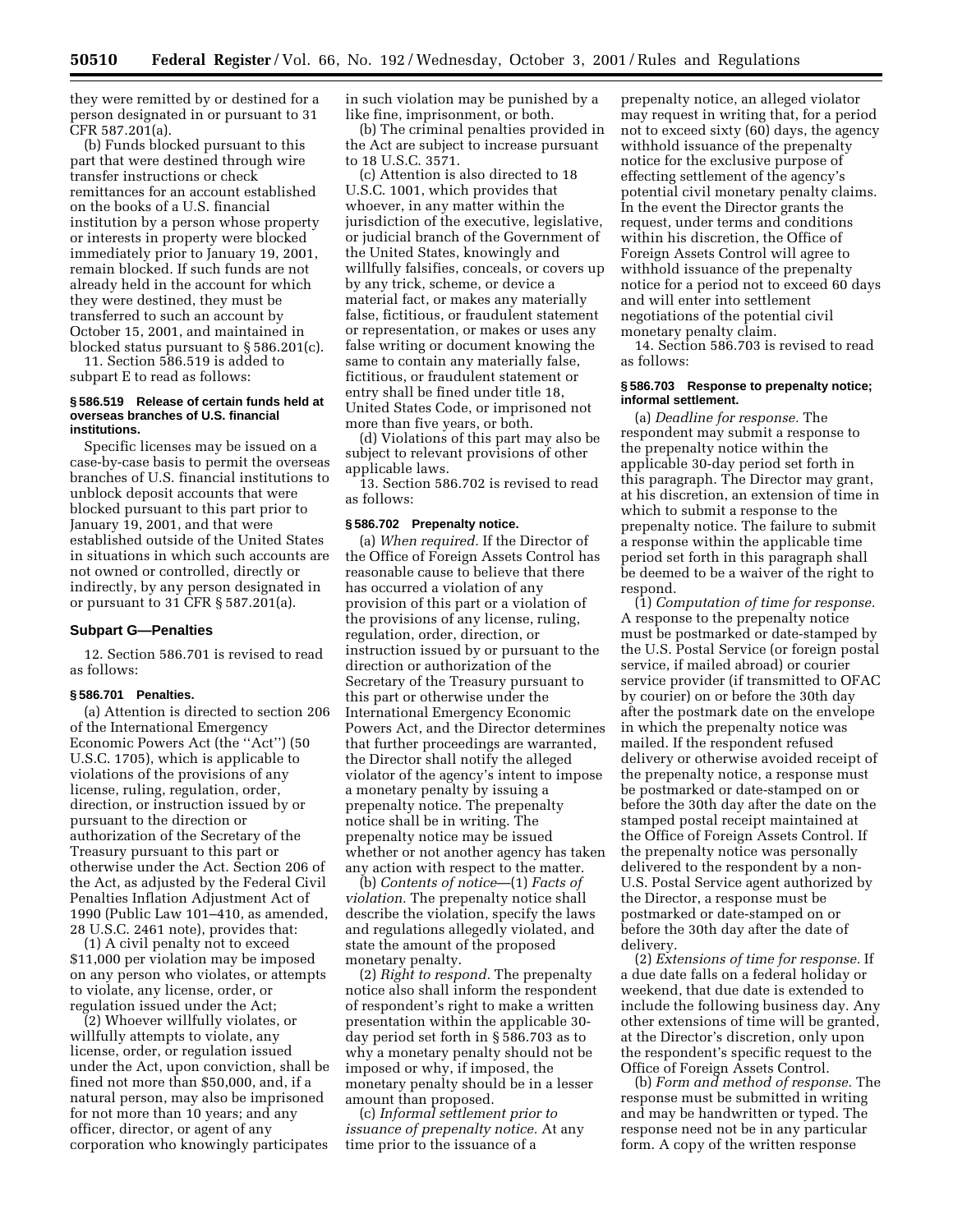may be sent by facsimile, but the original must also be sent to the Office of Foreign Assets Control Civil Penalties Division by mail or courier and must be postmarked or date-stamped, in accordance with paragraph (a) of this section.

(c) *Contents of response.* A written response must contain information sufficient to indicate that it is in response to the prepenalty notice.

(1) A written response must include the respondent's full name, address, telephone number, and facsimile number, if available, or those of the representative of the respondent.

(2) A written response should either admit or deny each specific violation alleged in the prepenalty notice and also state if the respondent has no knowledge of a particular violation. If the written response fails to address any specific violation alleged in the prepenalty notice, that alleged violation shall be deemed to be admitted.

(3) A written response should include any information in defense, evidence in support of an asserted defense, or other factors that the respondent requests the Office of Foreign Assets Control to consider. Any defense or explanation previously made to the Office of Foreign Assets Control or any other agency must be repeated in the written response. Any defense not raised in the written response will be considered waived. The written response should also set forth the reasons why the respondent believes the penalty should not be imposed or why, if imposed, it should be in a lesser amount than proposed.

(d) *Default.* If the respondent elects not to submit a written response within the time limit set forth in paragraph (a) of this section, the Office of Foreign Assets Control will conclude that the respondent has decided not to respond to the prepenalty notice. The agency generally will then issue a written penalty notice imposing the penalty proposed in the prepenalty notice.

(e) *Informal settlement.* In addition to or as an alternative to a written response to a prepenalty notice, the respondent or respondent's representative may contact the Office of Foreign Assets Control as advised in the prepenalty notice to propose the settlement of allegations contained in the prepenalty notice and related matters. However, the requirements set forth in paragraph (f) of this section as to oral communication by the representative must first be fulfilled. In the event of settlement at the prepenalty stage, the claim proposed in the prepenalty notice will be withdrawn, the respondent will not be required to take a written position on allegations contained in the prepenalty

notice, and the Office of Foreign Assets Control will make no final determination as to whether a violation occurred. The amount accepted in settlement of allegations in a prepenalty notice may vary from the civil penalty that might finally be imposed in the event of a formal determination of violation. In the event no settlement is reached, the time limit specified in paragraph (a) of this section for written response to the prepenalty notice will remain in effect unless additional time is granted by the Office of Foreign Assets Control.

(f) *Representation.* A representative of the respondent may act on behalf of the respondent, but any oral communication with the Office of Foreign Assets Control prior to a written submission regarding the specific allegations contained in the prepenalty notice must be preceded by a written letter of representation, unless the prepenalty notice was served upon the respondent in care of the representative.

15. Section 586.704 is revised to read as follows:

# **§ 586.704 Penalty imposition or withdrawal.**

(a) *No violation.* If, after considering any response to the prepenalty notice and any relevant facts, the Director of the Office of Foreign Assets Control determines that there was no violation by the respondent named in the prepenalty notice, the Director shall notify the respondent in writing of that determination and the cancellation of the proposed monetary penalty.

(b) *Violation.* (1) If, after considering any written response to the prepenalty notice, or default in the submission of a written response, and any relevant facts, the Director of the Office of Foreign Assets Control determines that there was a violation by the respondent named in the prepenalty notice, the Director is authorized to issue a written penalty notice to the respondent of the determination of violation and the imposition of the monetary penalty.

(2) The penalty notice shall inform the respondent that payment or arrangement for installment payment of the assessed penalty must be made within 30 days of the date of mailing of the penalty notice by the Office of Foreign Assets Control.

(3) The penalty notice shall inform the respondent of the requirement to furnish the respondent's taxpayer identification number pursuant to 31 U.S.C. 7701 and that such number will be used for purposes of collecting and reporting on any delinquent penalty amount.

(4) The issuance of the penalty notice finding a violation and imposing a monetary penalty shall constitute final agency action. The respondent has the right to seek judicial review of that final agency action in federal district court.

16. Section 586.705 is revised to read as follows:

#### **§ 586.705 Administrative collection; referral to United States Department of Justice.**

In the event that the respondent does not pay the penalty imposed pursuant to this part or make payment arrangements acceptable to the Director of the Office of Foreign Assets Control within 30 days of the date of mailing of the penalty notice, the matter may be referred for administrative collection measures by the Department of the Treasury or to the United States Department of Justice for appropriate action to recover the penalty in a civil suit in federal district court.

17. Part 587 is added to 31 CFR Chapter V to read as follows:

# **PART 587—FEDERAL REPUBLIC OF YUGOSLAVIA (SERBIA AND MONTENEGRO) MILOSEVIC SANCTIONS REGULATIONS**

# **Subpart A—Relation of This Part to Other Laws and Regulations**

Sec.

587.101 Relation of this part to other laws and regulations.

#### **Subpart B—Prohibitions**

- 587.201 Prohibited transactions involving blocked property.
- 587.202 Effect of transfers violating the provisions of this part.
- 587.203 Holding of funds in interestbearing accounts; investment and reinvestment.
- 587.204 Evasions; attempts; conspiracies.
- 587.205 Expenses of maintaining blocked
- property; liquidation of blocked account. 587.206 Exempt transactions.

#### **Subpart C—General Definitions**

- 587.301 Blocked account; blocked property.
- 587.302 Effective date.
- 587.303 Entity.
- 587.304 Information or informational
- materials.<br>.305 Interest. 587.305
- 587.306 Licenses; general and specific.
- 587.307 Person.
	- Property; property interest.
	-
- 587.309 Transfer. United States.
- 587.311 U.S. financial institution.
- 587.312 United States person; U.S. person.

#### **Subpart D—Interpretations**

- 587.401 Reference to amended sections.<br>587.402 Effect of amendment.
- 587.402 Effect of amendment.<br>587.403 Termination and acqu
- Termination and acquisition of an interest in blocked property.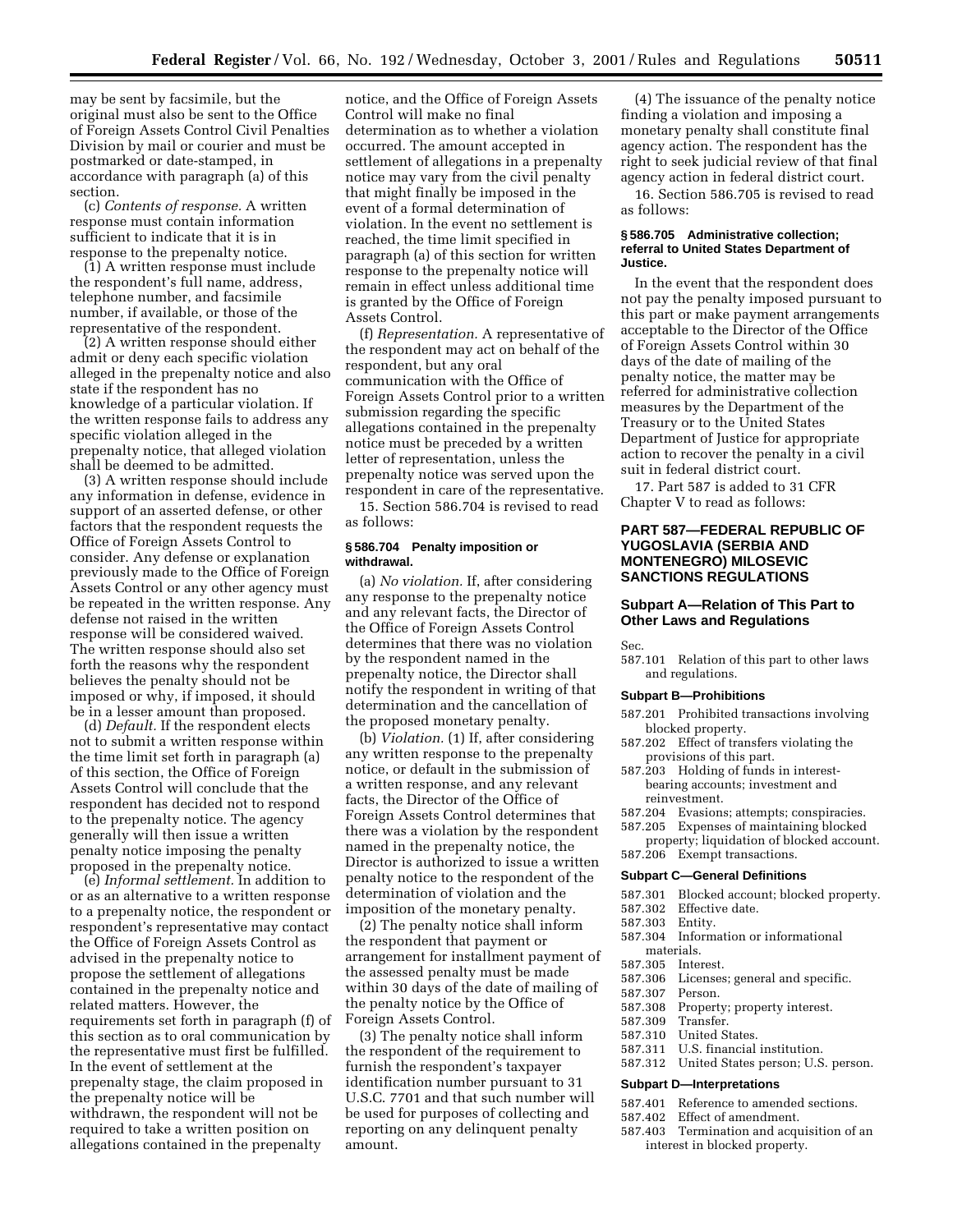- 587.404 Transactions incidental to a licensed transaction.
- 587.405 Provision of services.
- 587.406 Offshore transactions.
- 587.407 Payments from blocked accounts to satisfy obligations prohibited.
- 587.408 Credit extended and cards issued by U.S. financial institutions.
- 587.409 Setoffs prohibited.

#### **Subpart E—Licenses, Authorizations and Statements of Licensing Policy**

- 587.501 General and specific licensing procedures.
- 587.502 Effect of license or authorization.
- 587.503 Exclusion from licenses.
- 587.504 Payments and transfers to blocked accounts in U.S. financial institutions.
- 587.505 Entries in certain accounts for normal service charges authorized.
- 587.506 Investment and reinvestment of certain funds.
- 587.507 Provision of certain legal services authorized.
- 587.508 Authorization of emergency medical services.

# **Subpart F—Reports**

587.601 Records and reports.

# **Subpart G—Penalties**

# 587.701 Penalties.

- 587.702 Prepenalty notice.
- 587.703 Response to prepenalty notice;
- informal settlement.
- 587.704 Penalty imposition or withdrawal. 587.705 Administrative collection; referral to United States Department of Justice.

#### **Subpart H—Procedures**

- 587.801 Procedures.
- 587.802 Delegation by the Secretary of the Treasury.

# **Subpart I—Paperwork Reduction Act**

587.901 Paperwork Reduction Act notice.

**Authority:** 3 U.S.C. 301; 22 U.S.C. 287c, 31 U.S.C. 321(b); 50 U.S.C. 1601–1651, 1701– 1706; E.O. 13088, 63 FR 32109, 3 CFR, 98 Comp, p. 191; E.O. 13121, 64 FR 24021, 3 CFR, 99 Comp. p. 176; E.O. 13192, 65 FR 7379, January 23, 2001.

# **Subpart A—Relation of This Part to Other Laws and Regulations**

# **§ 587.101 Relation of this part to other laws and regulations.**

This part is separate from, and independent of, the other parts of this chapter, with the exception of part 501 of this chapter, the recordkeeping and reporting requirements and license application and other procedures of which apply to this part. Actions taken pursuant to part 501 of this chapter with respect to the prohibitions contained in this part are considered actions taken pursuant to this part. Differing foreign policy and national security circumstances may result in differing interpretations of similar language among the parts of this chapter. No license or authorization contained in or

issued pursuant to those other parts authorizes any transaction prohibited by this part. No license or authorization contained in or issued pursuant to any other provision of law or regulation authorizes any transaction prohibited by this part. No license contained in or issued pursuant to this part relieves the involved parties from complying with any other applicable laws or regulations.

#### **Subpart B—Prohibitions**

# **§ 587.201 Prohibited transactions involving blocked property.**

(a) Except as authorized by regulations, orders, directives, rulings, instructions, licenses or otherwise, and notwithstanding any contracts entered into or any license or permit granted prior to the effective date, property or interests in property of any person designated below that are in the United States, that hereafter come within the United States, or that are or hereafter come within the possession or control of U.S. persons, including their overseas branches, are blocked and may not be transferred, paid, exported, withdrawn or otherwise dealt in:

(1) Any person listed in the Annex to Executive Order 13192 of January 17, 2001 (66 FR 7379, January 23, 2001); and

(2) Any person determined by the Secretary of the Treasury, in consultation with the Secretary of State:

(i) To be under open indictment by the International Criminal Tribunal for the former Yugoslavia, subject to applicable laws and procedures;

(ii) To have sought, or to be seeking, through repressive measures or otherwise, to maintain or reestablish illegitimate control over the political processes or institutions or the economic resources or enterprises of the Federal Republic of Yugoslavia, the Republic of Serbia, the Republic of Montenegro or the territory of Kosovo;

(iii) To have provided material support or resources to any person designated in the Annex to Executive Order 13192 or any person otherwise designated by the Secretary of the Treasury pursuant to this section; or

(iv) To be owned or controlled by or acting or purporting to act directly or indirectly for or on behalf of any person designated in the Annex to Executive Order 13192 or any person otherwise designated by the Secretary of the Treasury pursuant to this section.

**Note to paragraph (a) of § 587.201:** Persons designated pursuant to § 587.201(a)(1) or (2) are listed with the acronym [FRYM] in appendix A to 31 CFR chapter V. Section 501.807 of this chapter V sets forth the procedures to be followed by persons seeking

administrative reconsideration of their designation or who wish to assert that the circumstances resulting in designation no longer apply. Similarly, when a transaction results in the blocking of funds at a financial institution pursuant to this section and a party to the transaction believes the funds to have been blocked due to mistaken identity, that party may seek to have such funds unblocked pursuant to the administrative procedures set forth in § 501.806 of this chapter.

(b) Except as authorized by regulations, orders, directives, rulings, instructions, licenses or otherwise, and notwithstanding any contracts entered into or any license or permit granted prior to the effective date, any transaction or dealing by U.S. persons, wherever located, or within the United States in property or interests in property of any person designated in or pursuant to § 587.201(a) are prohibited.

(c) Unless otherwise authorized by this part or by a specific license expressly referring to this section, any dealing in any security (or evidence thereof) held within the possession or control of a U.S. person and either registered or inscribed in the name of or known to be held for the benefit of any person designated in or pursuant to § 587.201(a) is prohibited. This prohibition includes but is not limited to the transfer (including the transfer on the books of any issuer or agent thereof), disposition, transportation, importation, exportation, or withdrawal of any such security or the endorsement or guaranty of signatures on any such security. This prohibition applies irrespective of the fact that at any time (whether prior to, on, or subsequent to the effective date) the registered or inscribed owner of any such security may have or might appear to have assigned, transferred, or otherwise disposed of the security.

# **§ 587.202 Effect of transfers violating the provisions of this part.**

(a) Any transfer after the effective date that is in violation of any provision of this part or of any regulation, order, directive, ruling, instruction, or license issued pursuant to this part, and that involves any property or interest in property blocked pursuant to § 587.201(a), is null and void and shall not be the basis for the assertion or recognition of any interest in or right, remedy, power, or privilege with respect to such property or property interests.

(b) No transfer before the effective date shall be the basis for the assertion or recognition of any right, remedy, power, or privilege with respect to, or any interest in, any property or interest in property blocked pursuant to § 587.201(a), unless the person with whom such property is held or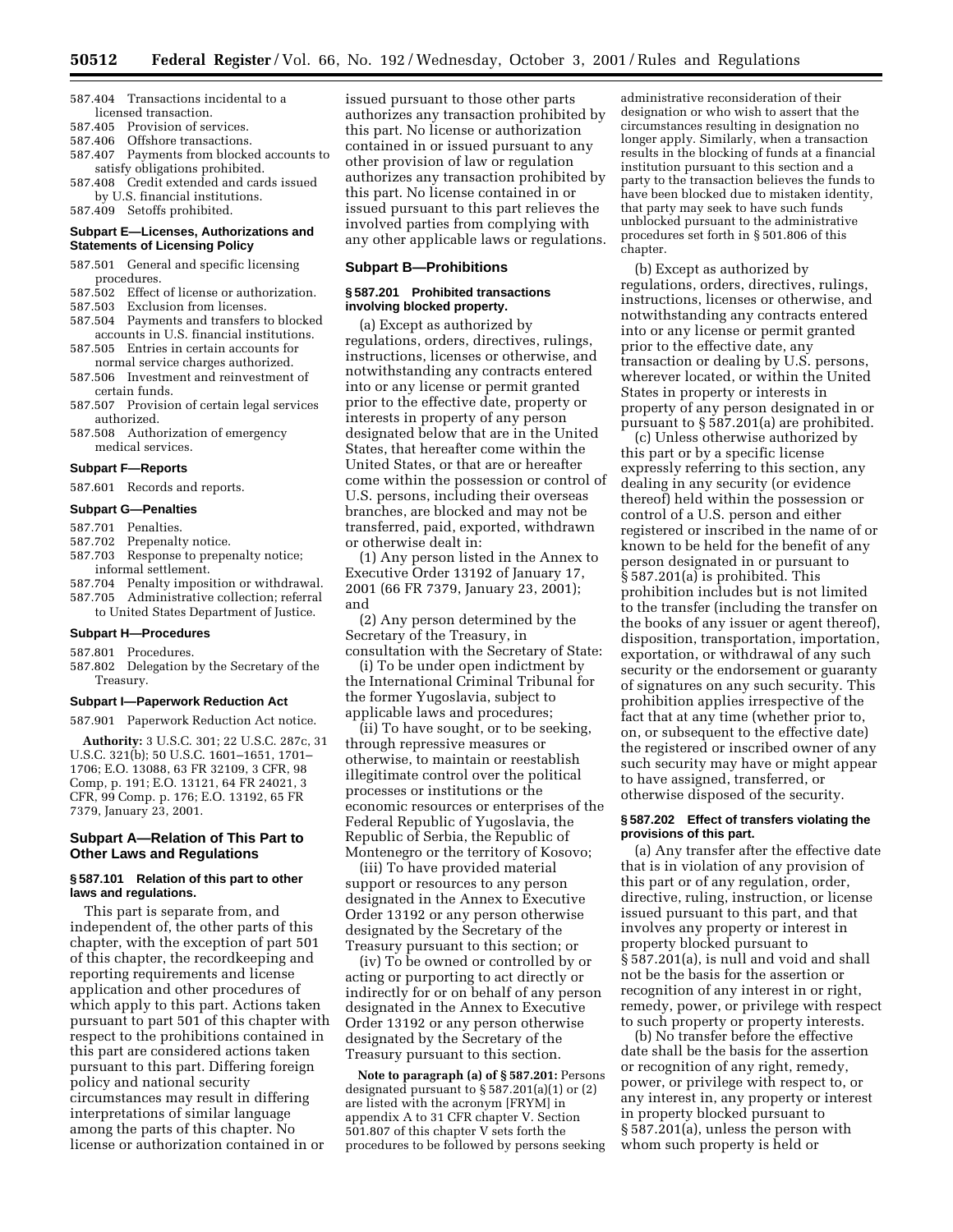maintained, prior to that date, had written notice of the transfer or by any written evidence had recognized such transfer.

(c) Unless otherwise provided, an appropriate license or other authorization issued by or pursuant to the direction or authorization of the Director of the Office of Foreign Assets Control before, during, or after a transfer shall validate such transfer or make it enforceable to the same extent that it would be valid or enforceable but for the provisions of the International Emergency Economic Powers Act, this part, and any regulation, order, directive, ruling, instruction, or license issued pursuant to this part.

(d) Transfers of property that otherwise would be null and void or unenforceable by virtue of the provisions of this section shall not be deemed to be null and void or unenforceable as to any person with whom such property was held or maintained (and as to such person only) in cases in which such person is able to establish to the satisfaction of the Director of the Office of Foreign Assets Control each of the following:

(1) Such transfer did not represent a willful violation of the provisions of this part by the person with whom such property was held or maintained;

(2) The person with whom such property was held or maintained did not have reasonable cause to know or suspect, in view of all the facts and circumstances known or available to such person, that such transfer required a license or authorization issued pursuant to this part and was not so licensed or authorized, or, if a license or authorization did purport to cover the transfer, that such license or authorization had been obtained by misrepresentation of a third party or withholding of material facts or was otherwise fraudulently obtained; and

(3) The person with whom such property was held or maintained filed with the Office of Foreign Assets Control a report setting forth in full the circumstances relating to such transfer promptly upon discovery that:

(i) Such transfer was in violation of the provisions of this part or any regulation, ruling, instruction, license, or other direction or authorization issued pursuant to this part;

(ii) Such transfer was not licensed or authorized by the Director of the Office of Foreign Assets Control; or

(iii) If a license did purport to cover the transfer, such license had been obtained by misrepresentation of a third party or withholding of material facts or was otherwise fraudulently obtained.

**Note to paragraph (d) of § 587.202:** The filing of a report in accordance with the provisions of paragraph (d)(3) of this section shall not be deemed evidence that the terms of paragraphs (d)(1) and (d)(2) of this section have been satisfied.

(e) Unless licensed pursuant to this part, any attachment, judgment, decree, lien, execution, garnishment, or other judicial process is null and void with respect to any property in which on or since the effective date of § 587.201 there existed an interest of a person designated in or pursuant to § 587.201(a).

#### **§ 587.203 Holding of funds in interestbearing accounts; investment and reinvestment.**

(a) Except as provided in paragraph (c) or (d) of this section, or as otherwise directed by the Office of Foreign Assets Control, any U.S. person holding funds, such as currency, bank deposits, or liquidated financial obligations subject to § 587.201(a) shall hold or place such funds in a blocked interest-bearing account located in the United States.

(b)(1) For purposes of this section, the term *blocked interest-bearing account* means a blocked account:

(i) In a federally-insured U.S. bank, thrift institution, or credit union, provided the funds are earning interest at rates that are commercially reasonable; or

(ii) With a broker or dealer registered with the Securities and Exchange Commission under the Securities Exchange Act of 1934, provided the funds are invested in a money market fund or in U.S. Treasury bills.

(2) For purposes of this section, a rate is commercially reasonable if it is the rate currently offered to other depositors on deposits or instruments of comparable size and maturity.

(3) Funds held or placed in a blocked account pursuant to this paragraph (b) may not be invested in instruments the maturity of which exceeds 180 days. If interest is credited to a separate blocked account or subaccount, the name of the account party on each account must be the same.

(c) Blocked funds held in instruments the maturity of which exceeds 180 days at the time the funds become subject to § 587.201(a) may continue to be held until maturity in the original instrument, provided any interest, earnings, or other proceeds derived therefrom are paid into a blocked interest-bearing account in accordance with paragraph (b) or (d) of this section.

(d) Blocked funds held in accounts or instruments outside the United States at the time the funds become subject to § 587.201(a) may continue to be held in

the same type of accounts or instruments, provided the funds earn interest at rates that are commercially reasonable.

(e) This section does not create an affirmative obligation for the holder of blocked tangible property, such as chattels or real estate, or of other blocked property, such as debt or equity securities, to sell or liquidate such property at the time the property becomes subject to § 587.201(a). However, the Office of Foreign Assets Control may issue licenses permitting or directing such sales in appropriate cases.

(f) Funds subject to this section may not be held, invested, or reinvested in a manner that provides immediate financial or economic benefit or access to any person designated in or pursuant to § 587.201(a), nor may their holder cooperate in or facilitate the pledging or other attempted use as collateral of blocked funds or other assets.

#### **§ 587.204 Evasions; attempts; conspiracies.**

(a) Except as otherwise authorized, and notwithstanding any contract entered into or any license or permit granted prior to the effective date, any transaction by any U.S. person or within the United States on or after the effective date that evades or avoids, has the purpose of evading or avoiding, or attempts to violate any of the prohibitions set forth in this part is prohibited.

(b) Except as otherwise authorized, and notwithstanding any contract entered into or any license or permit granted prior to the effective date, any conspiracy formed for the purpose of engaging in a transaction prohibited by this part is prohibited.

# **§ 587.205 Expenses of maintaining blocked property; liquidation of blocked account.**

(a) Except as otherwise authorized, and notwithstanding the existence of any rights or obligations conferred or imposed by any international agreement or contract entered into or any license or permit granted before 12:01 a.m., eastern standard time, January 19, 2001, all expenses incident to the maintenance of physical property blocked pursuant to § 587.201(a) shall be the responsibility of the owners or operators of such property, which expenses shall not be met from blocked funds.

(b) Property blocked pursuant to § 587.201(a) may, in the discretion of the Director, Office of Foreign Assets Control, be sold or liquidated and the net proceeds placed in a blocked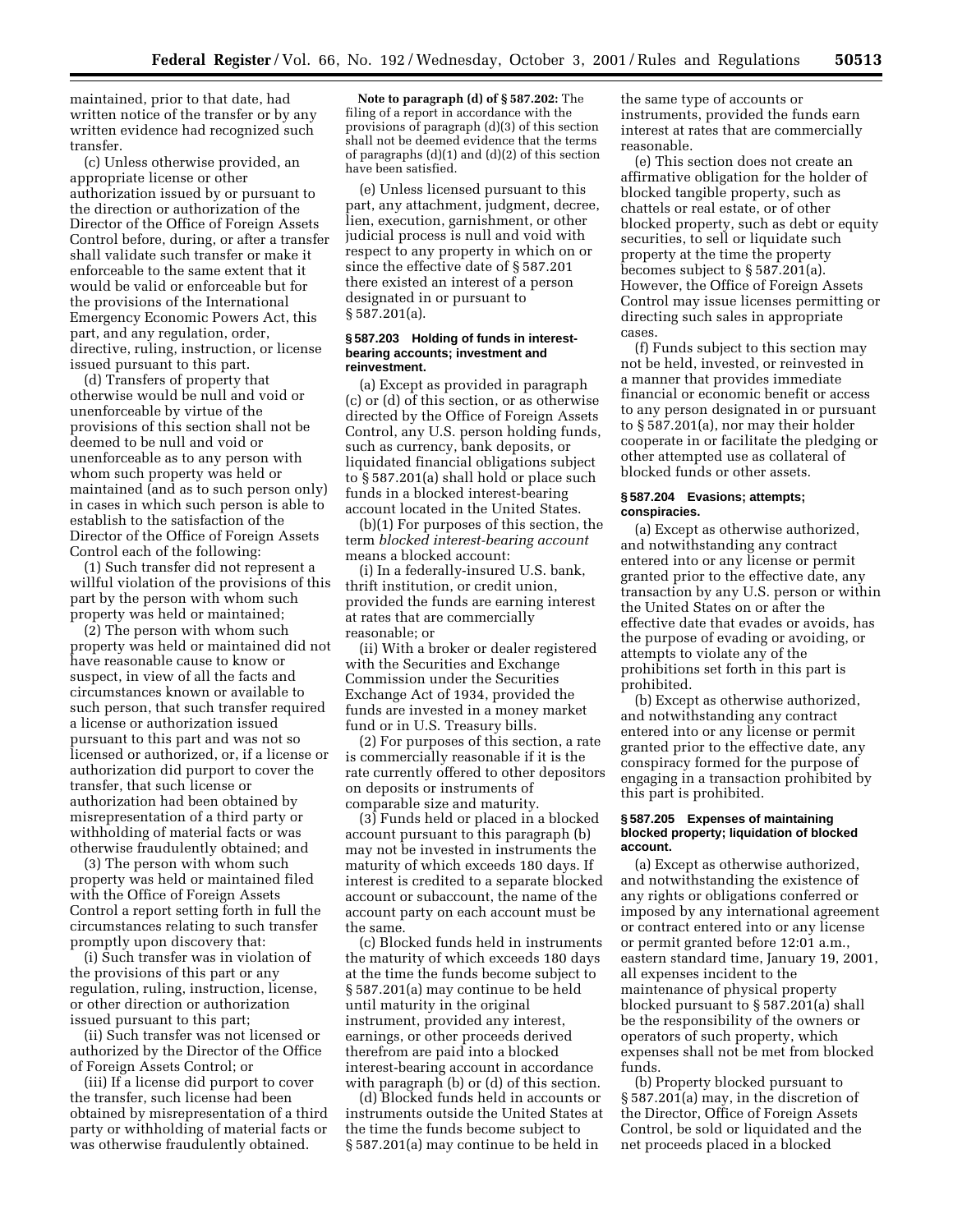interest-bearing account in the name of the owner of the property.

# **§ 587.206 Exempt transactions.**

(a) *Personal communications.* The prohibitions contained in this part do not apply to any postal, telegraphic, telephonic, or other personal communication that does not involve the transfer of anything of value.

(b) *Humanitarian donations.* The prohibitions contained in this part do not apply to donations by U.S. persons of articles, such as food, clothing, and medicine, intended to be used to relieve human suffering.

(c) *Information or informational materials.* (1) The importation from any country and the exportation to any country of information or informational materials, as defined in § 587.304, whether commercial or otherwise, regardless of format or medium of transmission, are exempt from the prohibitions of this part.

(2) This section does not exempt from regulation or authorize transactions related to information or informational materials not fully created and in existence at the date of the transactions, or to the substantive or artistic alteration or enhancement of informational materials, or to the provision of marketing and business consulting services. Such prohibited transactions include, but are not limited to, payment of advances for information or informational materials not yet created and completed (with the exception of prepaid subscriptions for widelycirculated magazines and other periodical publications); provision of services to market, produce or coproduce, create, or assist in the creation of information or informational materials; and, with respect to information or informational materials imported from persons designated in or pursuant to § 587.201(a), payment of royalties with respect to income received for enhancements or alterations made by U.S. persons to such information or informational materials.

(3) This section does not exempt or authorize transactions incident to the exportation of software subject to the Export Administration Regulations, 15 CFR parts 730 through 774, or to the exportation of goods, technology or software, or to the provision, sale, or leasing of capacity on telecommunications transmission facilities (such as satellite or terrestrial network connectivity) for use in the transmission of any data. The exportation of such items or services and the provision, sale, or leasing of such capacity or facilities to a person

designated in or pursuant to § 587.201(a) are prohibited.

(d) *Travel*. The prohibitions contained in this part do not apply to transactions ordinarily incident to travel to or from any country, including exportation or importation of accompanied baggage for personal use, maintenance within any country including payment of living expenses and acquisition of goods or services for personal use, and arrangement or facilitation of such travel including nonscheduled air, sea, or land voyages.

#### **Subpart C—General Definitions**

#### **§ 587.301 Blocked account; blocked property.**

The terms *blocked account* and *blocked property* shall mean any account or property subject to the prohibitions in § 587.201 held in the name of a person designated in or pursuant to § 587.201(a), or in which a person designated in or pursuant to § 587.201(a) has an interest, and with respect to which payments, transfers, exportations, withdrawals, or other dealings may not be made or effected except pursuant to an authorization or license from the Office of Foreign Assets Control expressly authorizing such action.

# **§ 587.302 Effective date.**

The term *effective date* refers to the effective date of the applicable prohibitions and directives contained in this part, which is 12:01 a.m. eastern standard time, January 19, 2001, or, in the case of any person designated pursuant to § 587.201(a)(2), the earlier of the date on which a person receives actual or constructive notice of such designation.

# **§ 587.303 Entity.**

The term *entity* means a partnership, association, trust, joint venture, corporation, group, subgroup, or other organization.

# **§ 587.304 Information or informational materials.**

(a) For purposes of this part, the term *information or informational materials* includes, but is not limited to publications, films, posters, phonograph records, photographs, microfilms, microfiche, tapes, compact disks, CD ROMs, artworks, and news wire feeds.

**Note to paragraph (a) of § 587.304.** To be considered information or informational materials, artworks must be classified under chapter heading 9701, 9702, or 9703 of the Harmonized Tariff Schedule of the United States.

(b) The term *information or informational materials* with respect to United States exports does not include items:

 $(1)$  That were, as of April 30, 1994, or that thereafter become, controlled for export pursuant to section 5 of the Export Administration Act of 1979, 50 U.S.C. App. 2401–2420 (1979) (the ''EAA''), or section 6 of the EAA to the extent that such controls promote the nonproliferation or antiterrorism policies of the United States; or

(2) With respect to which acts are prohibited by 18 U.S.C. chapter 37.

#### **§ 587.305 Interest.**

Except as otherwise provided in this part, the term *interest* when used with respect to property (e.g., ''an *interest* in property'') means an interest of any nature whatsoever, direct or indirect.

#### **§ 587.306 Licenses; general and specific.**

(a) Except as otherwise specified, the term *license* means any license or authorization contained in or issued pursuant to this part.

(b) The term *general license* means any license or authorization the terms of which are set forth in subpart E of this part.

(c) The term *specific license* means any license or authorization not set forth in subpart E of this part but issued pursuant to this part.

**Note to § 587.306:** See § 501.801 of this chapter on licensing procedures.

#### **§ 587.307 Person.**

The term *person* means an individual or entity.

#### **§ 587.308 Property; property interest.**

The terms *property* and *property interest* include, but are not limited to, money, checks, drafts, bullion, bank deposits, savings accounts, debts, indebtedness, obligations, notes, guarantees, debentures, stocks, bonds, coupons, any other financial instruments, bankers acceptances, mortgages, pledges, liens or other rights in the nature of security, warehouse receipts, bills of lading, trust receipts, bills of sale, any other evidences of title, ownership or indebtedness, letters of credit and any documents relating to any rights or obligations thereunder, powers of attorney, goods, wares, merchandise, chattels, stocks on hand, ships, goods on ships, real estate mortgages, deeds of trust, vendors' sales agreements, land contracts, leaseholds, ground rents, real estate and any other interest therein, options, negotiable instruments, trade acceptances, royalties, book accounts, accounts payable, judgments, patents, trademarks or copyrights, insurance policies, safe deposit boxes and their contents, annuities, pooling agreements, services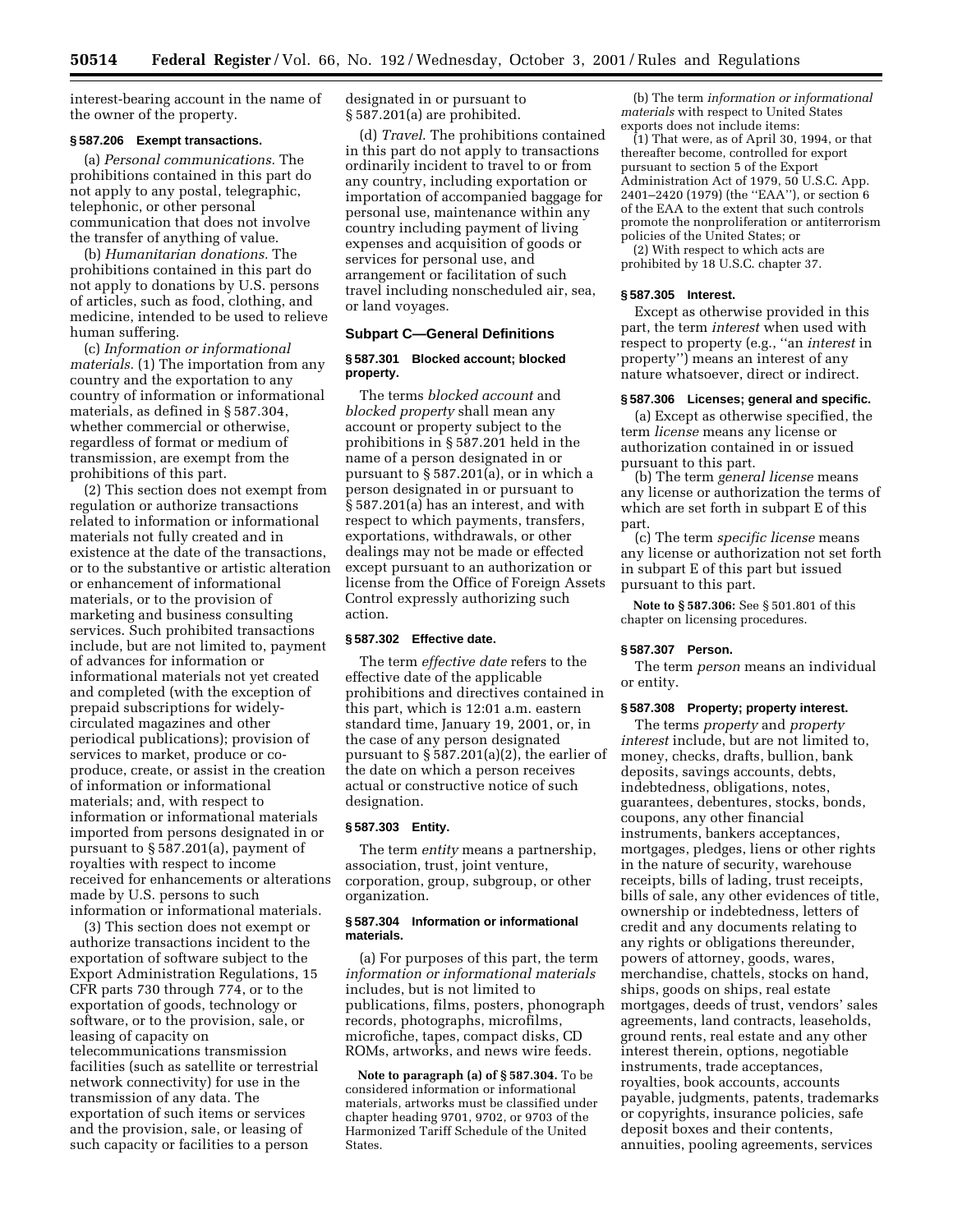of any nature whatsoever, contracts of any nature whatsoever, and any other property, real, personal, or mixed, tangible or intangible, or interest or interests therein, present, future or contingent.

# **§ 587.309 Transfer.**

The term *transfer* means any actual or purported act or transaction, whether or not evidenced by writing, and whether or not done or performed within the United States, the purpose, intent, or effect of which is to create, surrender, release, convey, transfer, or alter, directly or indirectly, any right, remedy, power, privilege, or interest with respect to any property and, without limitation upon the foregoing, shall include the making, execution, or delivery of any assignment, power, conveyance, check, declaration, deed, deed of trust, power of attorney, power of appointment, bill of sale, mortgage, receipt, agreement, contract, certificate, gift, sale, affidavit, or statement; the making of any payment; the setting off of any obligation or credit; the appointment of any agent, trustee, or fiduciary; the creation or transfer of any lien; the issuance, docketing, filing, or levy of or under any judgment, decree, attachment, injunction, execution, or other judicial or administrative process or order, or the service of any garnishment; the acquisition of any interest of any nature whatsoever by reason of a judgment or decree of any foreign country; the fulfillment of any condition; the exercise of any power of appointment, power of attorney, or other power; or the acquisition, disposition, transportation, importation, exportation, or withdrawal of any security.

# **§ 587.310 United States.**

The term *United States* means the United States, its territories and possessions, and all areas under the jurisdiction or authority thereof.

#### **§ 587.311 U.S. financial institution.**

The term *U.S. financial institution* means any U.S. entity (including its foreign branches) that is engaged in the business of accepting deposits, making, granting, transferring, holding, or brokering loans or credits, or purchasing or selling foreign exchange, securities, commodity futures or options, or procuring purchasers and sellers thereof, as principal or agent; including but not limited to, depository institutions, banks, savings banks, trust companies, securities brokers and dealers, commodity futures and options brokers and dealers, forward contract and foreign exchange merchants,

securities and commodities exchanges, clearing corporations, investment companies, employee benefit plans, and U.S. holding companies, U.S. affiliates, or U.S. subsidiaries of any of the foregoing. This terms includes those branches, offices and agencies of foreign financial institutions that are located in the United States, but not such institutions' foreign branches, offices, or agencies.

# **§ 587.312 United States person; U.S. person.**

The term *United States person* or *U.S. person* means any United States citizen, permanent resident alien, entity organized under the laws of the United States or any jurisdiction within the United States (including foreign branches), or any person in the United States.

# **Subpart D—Interpretations**

#### **§ 587.401 Reference to amended sections.**

Except as otherwise specified, reference to any provision in or appendix to this part or chapter or to any regulation, ruling, order, instruction, direction, or license issued pursuant to this part refers to the same as currently amended.

#### **§ 587.402 Effect of amendment.**

Unless otherwise specifically provided, any amendment, modification, or revocation of any provision in or appendix to this part or chapter or of any order, regulation, ruling, instruction, or license issued by or under the direction of the Director of the Office of Foreign Assets Control does not affect any act done or omitted, or any civil or criminal suit or proceeding commenced or pending prior to such amendment, modification, or revocation. All penalties, forfeitures, and liabilities under any such order, regulation, ruling, instruction, or license continue and may be enforced as if such amendment, modification, or revocation had not been made.

#### **§ 587.403 Termination and acquisition of an interest in blocked property.**

(a) Whenever a transaction licensed or authorized by or pursuant to this part results in the transfer of property (including any property interest) away from a person, such property shall no longer be deemed to be property blocked pursuant to § 587.201(a), unless there exists in the property another interest that is blocked pursuant to § 587.201(a) or any other part of this chapter, the transfer of which has not been effected pursuant to license or other authorization.

(b) Unless otherwise specifically provided in a license or authorization issued pursuant to this part, if property (including any property interest) is transferred or attempted to be transferred to a person designated in or pursuant to § 587.201(a), such property shall be deemed to be property in which that person has an interest and therefore blocked.

# **§ 587.404 Transactions incidental to a licensed transaction.**

Any transaction ordinarily incident to a licensed transaction and necessary to give effect thereto is also authorized, except:

(a) An incidental transaction, not explicitly authorized within the terms of the license, by or with a person whose property or interests in property are blocked pursuant to § 587.201(a); or

(b) An incidental transaction, not explicitly authorized within the terms of the license, involving a debit or credit to a blocked account or a transfer of blocked property.

# **§ 587.405 Provision of services.**

(a) Except as provided in § 587.206, the prohibitions contained in § 587.201 apply to services performed by U.S. persons, wherever located:

(1) On behalf of or for the benefit of a person designated in or pursuant to § 587.201(a); or

(2) With respect to property interests of a person designated in or pursuant to § 587.201(a).

(b) *Example:* U.S. persons may not, except as authorized by or pursuant to this part, provide legal, accounting, financial, brokering, freight forwarding, transportation, public relations, or other services to a person designated in or pursuant to § 587.201(a). See §§ 587.507 and 587.508, respectively, on licensing policy with regard to the provision of certain legal or medical services.

#### **§ 587.406 Offshore transactions.**

The prohibitions in § 587.201 apply to transactions by any U.S. person in a location outside the United States with respect to property that the U.S. person knows, or has reason to know, is held in the name of a person designated in or pursuant to § 587.201(a) or in which the U.S. person knows, or has reason to know, a person designated in or pursuant to § 587.201(a) has or has had an interest since the effective date.

#### **§ 587.407 Payments from blocked accounts to satisfy obligations prohibited.**

Pursuant to § 587.201, no debits may be made to a blocked account to pay obligations to U.S. persons or other persons, except as authorized pursuant to this part.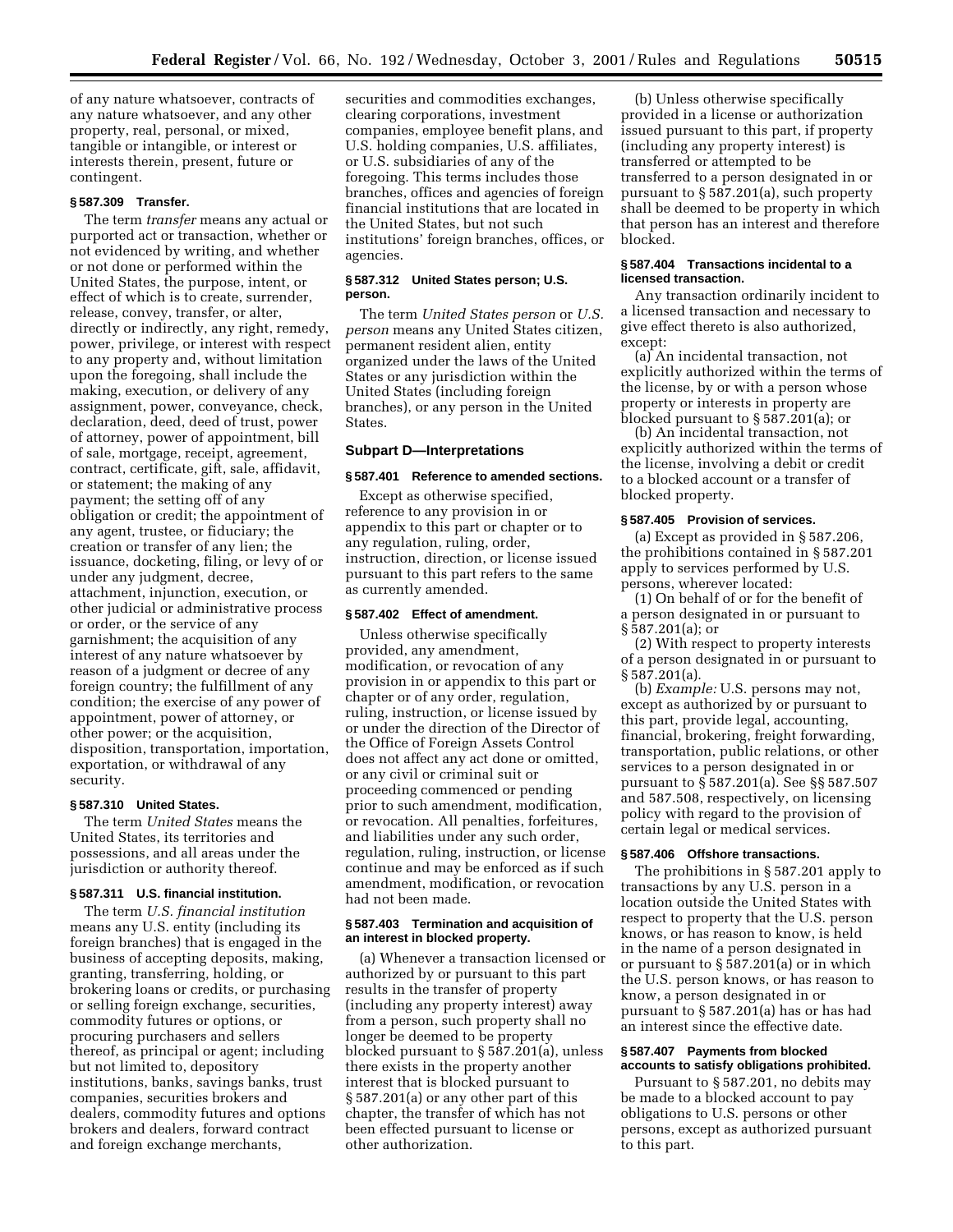#### **§ 587.408 Credit extended and cards issued by U.S. financial institutions.**

Section 587.201 on dealing in property in which a person designated in or pursuant to  $\S 587.201(a)$  has an interest prohibits U.S. financial institutions from performing under any existing credit agreements, including, but not limited to, charge cards, debit cards, or other credit facilities issued by a U.S. financial institution to a person designated in or pursuant to § 587.201(a).

# **§ 587.409 Setoffs prohibited.**

A setoff against blocked property (including a blocked account), whether by a U.S. bank or other U.S. person, is a prohibited transfer under § 587.201 if effected after the effective date.

# **Subpart E—Licenses, Authorizations and Statements of Licensing Policy**

# **§ 587.501 General and specific licensing procedures.**

For provisions relating to licensing procedures, see part 501, subpart D of this chapter. Licensing actions taken pursuant to part 501 of this chapter with respect to the prohibitions contained in this part are considered actions taken pursuant to this part.

#### **§ 587.502 Effect of license or authorization.**

(a) No license or other authorization contained in this part, or otherwise issued by or under the direction of the Director of the Office of Foreign Assets Control, authorizes or validates any transaction effected prior to the issuance of the license, unless specifically provided in such licenses or authorization.

(b) No regulation, ruling, instruction, or license authorizes any transaction prohibited under this part unless the regulation, ruling, instruction or license is issued by the Office of Foreign Assets Control and specifically refers to this part. No regulation, ruling, instruction, or license referring to this part shall be deemed to authorize any transaction prohibited by any provision of this chapter unless the regulation, ruling, instruction, or license specifically refers to such provision.

(c) Any regulation, ruling, instruction, or license authorizing any transaction otherwise prohibited under this part has the effect of removing a prohibition contained in this part from the transaction, but only to the extent specifically stated by its terms. Unless the regulation, ruling, instruction, or license otherwise specifies, such an authorization does not create any right, duty, obligation, claim, or interest in, or with respect to, any property which

would not otherwise exist under ordinary principles of law.

# **§ 587.503 Exclusion from licenses.**

The Director of the Office of Foreign Assets Control reserves the right to exclude any person, property, or transaction from the operation of any license or from the privileges conferred by any license. The Director of the Office of Foreign Assets Control also reserves the right to restrict the applicability of any license to particular persons, property, transactions, or classes thereof. Such actions are binding upon all persons receiving actual or constructive notice of the exclusions or restrictions.

#### **§ 587.504 Payments and transfers to blocked accounts in U.S. financial institutions.**

Any payment of funds or transfer of credit in which a person designated in or pursuant to § 587.201(a) has any interest, that comes within the possession or control of a U.S. financial institution, must be blocked in an account on the books of that financial institution. A transfer of funds or credit by a U.S. financial institution between blocked accounts in its branches or offices is authorized, provided that no transfer is made from an account within the United States to an account held outside the United States, and further provided that a transfer from a blocked account may only be made to another blocked account held in the same name.

**Note to § 587.504.** Please refer to § 501.603 of this chapter for mandatory reporting requirements regarding financial transfers. See also § 587.203 concerning the obligation to hold blocked funds in interest-bearing accounts.

## **§ 587.505 Entries in certain accounts for normal service charges authorized.**

(a) A U.S. financial institution is authorized to debit any blocked account held at that financial institution in payment or reimbursement for normal service charges owed it by the owner of that blocked account.

(b) As used in this section, the term normal service charge shall include charges in payment or reimbursement for interest due; cable, telegraph, internet, or telephone charges; postage costs; custody fees; small adjustment charges to correct bookkeeping errors; and, but not by way of limitation, minimum balance charges, notary and protest fees, and charges for reference books, photocopies, credit reports, transcripts of statements, registered mail, insurance, stationery and supplies, and other similar items.

#### **§ 587.506 Investment and reinvestment of certain funds.**

Subject to the requirements of § 587.201, U.S. financial institutions are authorized to invest and reinvest assets blocked pursuant to § 587.201, subject to the following conditions:

(a) The assets representing such investments and reinvestments are credited to a blocked account or subaccount which is held in the same name at the same U.S. financial institution, or within the possession or control of a U.S. person, but funds shall not be transferred outside the United States for this purpose;

(b) The proceeds of such investments and reinvestments shall not be credited to a blocked account or subaccount under any name or designation that differs from the name or designation of the specific blocked account or subaccount in which such funds or securities were held; and

(c) No immediate financial or economic benefit accrues (e.g., through pledging or other use) to persons designated in or pursuant to § 587.201(a).

# **§ 587.507 Provision of certain legal services authorized.**

(a) Provision of the legal services set forth in paragraph (b) of this section to or on behalf of persons designated in or pursuant to § 587.201(a) is authorized, provided that all receipts of payment of professional fees and reimbursement of incurred expenses must be specifically licensed.

(b) Specific licenses may be issued on a case-by-case basis authorizing receipt from unblocked sources of payment of professional fees and reimbursement of incurred expenses for the following legal services by U.S. persons to persons specified in paragraph (a) of this section:

(1) Provision of legal advice and counseling on the requirements of and compliance with the laws of any jurisdiction within the United States, provided that such advice and counseling is not provided to facilitate transactions in violation of this part;

(2) Representation of persons when named as defendants in or otherwise made parties to domestic U.S. legal, arbitration, or administrative proceedings;

(3) Initiation and conduct of domestic U.S. legal, arbitration, or administrative proceedings in defense of property interests subject to U.S. jurisdiction;

(4) Representation of persons before any federal or state agency with respect to the imposition, administration, or enforcement of U.S. sanctions against such persons; and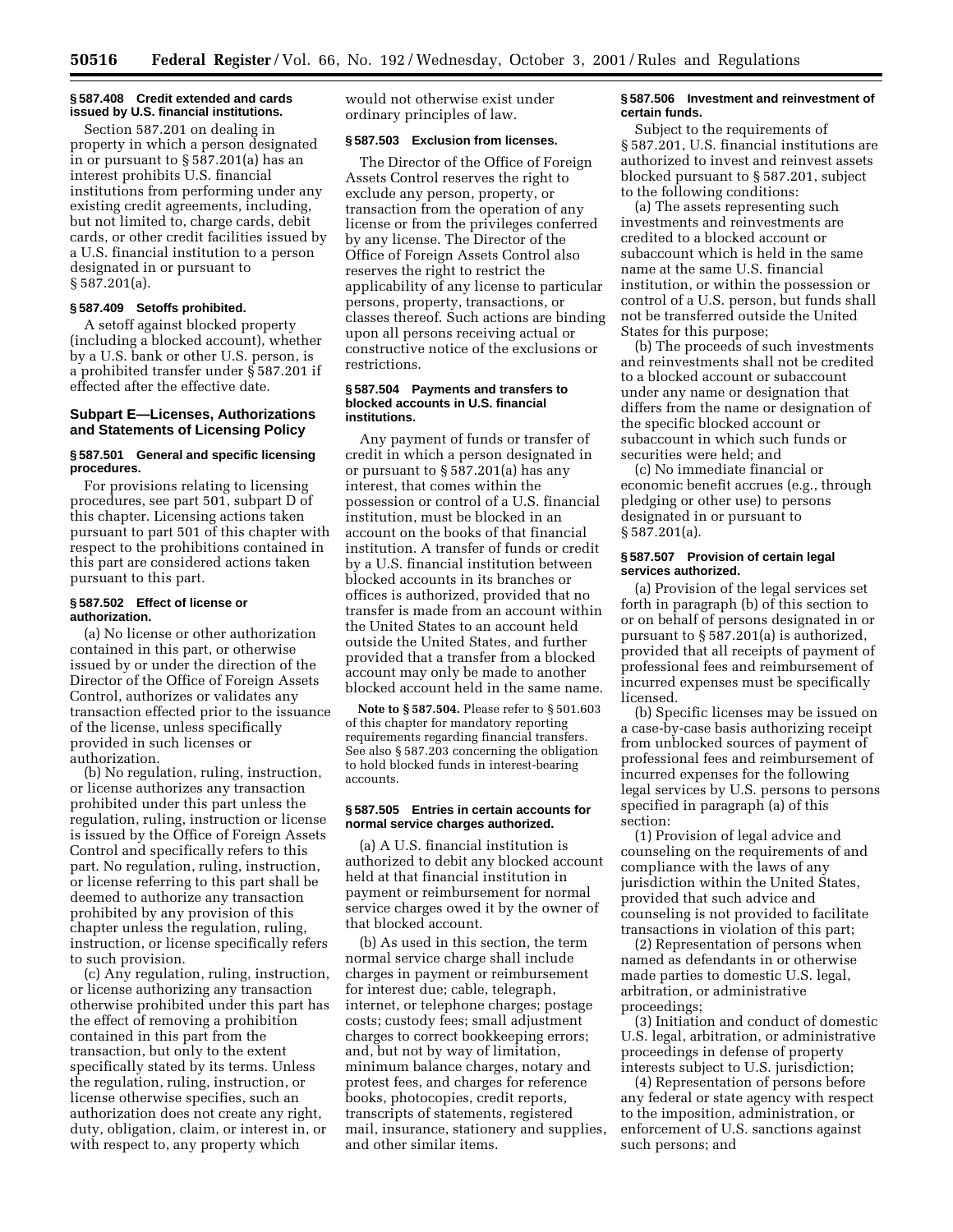(5) Provision of legal services in any other context in which prevailing U.S. law requires access to legal counsel at public expense.

(c) Provision of any other legal services to persons designated in or pursuant to § 587.201(a), not otherwise authorized in this part, requires the issuance of a specific license.

(d) Entry into a settlement agreement affecting property or interests in property or the enforcement of any lien, judgment, arbitral award, decree, or other order through execution, garnishment, or other judicial process purporting to transfer or otherwise alter or affect property or interests in property blocked pursuant to § 587.201 is prohibited unless specifically licensed in accordance with § 587.202(e).

# **§ 587.508 Authorization of emergency medical services.**

The provision of nonscheduled emergency medical services in the United States to persons designated in or pursuant to § 587.201(a) is authorized, provided that all receipt of payment for such services must be specifically licensed.

#### **Subpart F—Reports**

#### **§ 587.601 Records and reports.**

For provisions relating to required records and reports, see part 501, subpart C, of this chapter. Recordkeeping and reporting requirements imposed by part 501 of this chapter with respect to the prohibitions contained in this part are considered requirements arising pursuant to this part.

# **Subpart G—Penalties**

#### **§ 587.701 Penalties.**

(a) Attention is directed to section 206 of the International Emergency Economic Powers Act (the ''Act'') (50 U.S.C. 1705), which is applicable to violations of the provisions of any license, ruling, regulation, order, direction, or instruction issued by or pursuant to the direction or authorization of the Secretary of the Treasury pursuant to this part or otherwise under the Act. Section 206 of the Act, as adjusted by the Federal Civil Penalties Inflation Adjustment Act of 1990 (Public Law 101–410, as amended, 28 U.S.C. 2461 note), provides that:

(1) A civil penalty not to exceed \$11,000 per violation may be imposed on any person who violates or attempts to violate any license, order, or regulation issued under the Act;

(2) Whoever willfully violates or willfully attempts to violate any license, order, or regulation issued under the Act, upon conviction, shall be fined not more than \$50,000 and, if a natural person, may also be imprisoned for not more than 10 years; and any officer, director, or agent of any corporation who knowingly participates in such violation may be punished by a like fine, imprisonment, or both.

(b) The criminal penalties provided in the Act are subject to increase pursuant to 18 U.S.C. 3571.

(c) Attention is directed to section 5 of the United Nations Participation Act (22 U.S.C. 287c(b)), which provides that any person who willfully violates or evades or attempts to violate or evade any order, rule, or regulation issued by the President pursuant to the authority granted in that section, upon conviction, shall be fined not more than \$10,000 and, if a natural person, may also be imprisoned for not more than 10 years; and the officer, director, or agent of any corporation who knowingly participates in such violation or evasion shall be punished by a like fine, imprisonment, or both, and any property, funds, securities, papers, or other articles or documents, or any vessel, together with her tackles, apparel, furniture, and equipment, or vehicle, or aircraft, concerned in such violation shall be forfeited to the United States. The criminal penalties provided in the United Nations Participation Act are subject to increase pursuant to 18 U.S.C. 3571.

(d) Attention is also directed to 18 U.S.C. 1001, which provides that whoever, in any matter within the jurisdiction of the executive, legislative, or judicial branch of the Government of the United States, knowingly and willfully falsifies, conceals, or covers up by any trick, scheme, or device, a material fact, or makes any materially false, fictitious, or fraudulent statement or representation, or makes or uses any false writing or document knowing the same to contain any materially false, fictitious, or fraudulent statement or entry shall be fined under title 18, United States Code, or imprisoned not more than five years, or both.

(e) Violations of this part may also be subject to relevant provisions of other applicable laws.

#### **§ 587.702 Prepenalty notice.**

(a) *When required.* If the Director of the Office of Foreign Assets Control has reasonable cause to believe that there has occurred a violation of any provision of this part or a violation of the provisions of any license, ruling, regulation, order, direction, or instruction issued by or pursuant to the direction or authorization of the

Secretary of the Treasury pursuant to this part or otherwise under the International Emergency Economic Powers Act, and the Director determines that further proceedings are warranted, the Director shall notify the alleged violator of the agency's intent to impose a monetary penalty by issuing a prepenalty notice. The prepenalty notice shall be in writing. The prepenalty notice may be issued whether or not another agency has taken any action with respect to the matter.

(b) *Contents of notice*—(1) *Facts of violation.* The prepenalty notice shall describe the violation, specify the laws and regulations allegedly violated, and state the amount of the proposed monetary penalty.

(2) *Right to respond.* The prepenalty notice also shall inform the respondent of respondent's right to make a written presentation within the applicable 30 day period set forth in § 587.703 as to why a monetary penalty should not be imposed or why, if imposed, the monetary penalty should be in a lesser amount than proposed.

(c) *Informal settlement prior to issuance of prepenalty notice.* At any time prior to the issuance of a prepenalty notice, an alleged violator may request in writing that, for a period not to exceed sixty (60) days, the agency withhold issuance of the prepenalty notice for the exclusive purpose of effecting settlement of the agency's potential civil monetary penalty claims. In the event the Director grants the request, under terms and conditions within his discretion, the Office of Foreign Assets Control will agree to withhold issuance of the prepenalty notice for a period not to exceed 60 days and will enter into settlement negotiations of the potential civil monetary penalty claim.

# **§ 587.703 Response to prepenalty notice; informal settlement.**

(a) *Deadline for response.* The respondent may submit a response to the prepenalty notice within the applicable 30 day period set forth in this paragraph. The Director may grant, at his discretion, an extension of time in which to submit a response to the prepenalty notice. The failure to submit a response within the applicable time period set forth in this paragraph shall be deemed to be a waiver of the right to respond.

(1) *Computation of time for response.* A response to the prepenalty notice must be postmarked or date-stamped by the U.S. Postal Service (or foreign postal service, if mailed abroad) or courier service provider (if transmitted to OFAC by courier) on or before the 30th day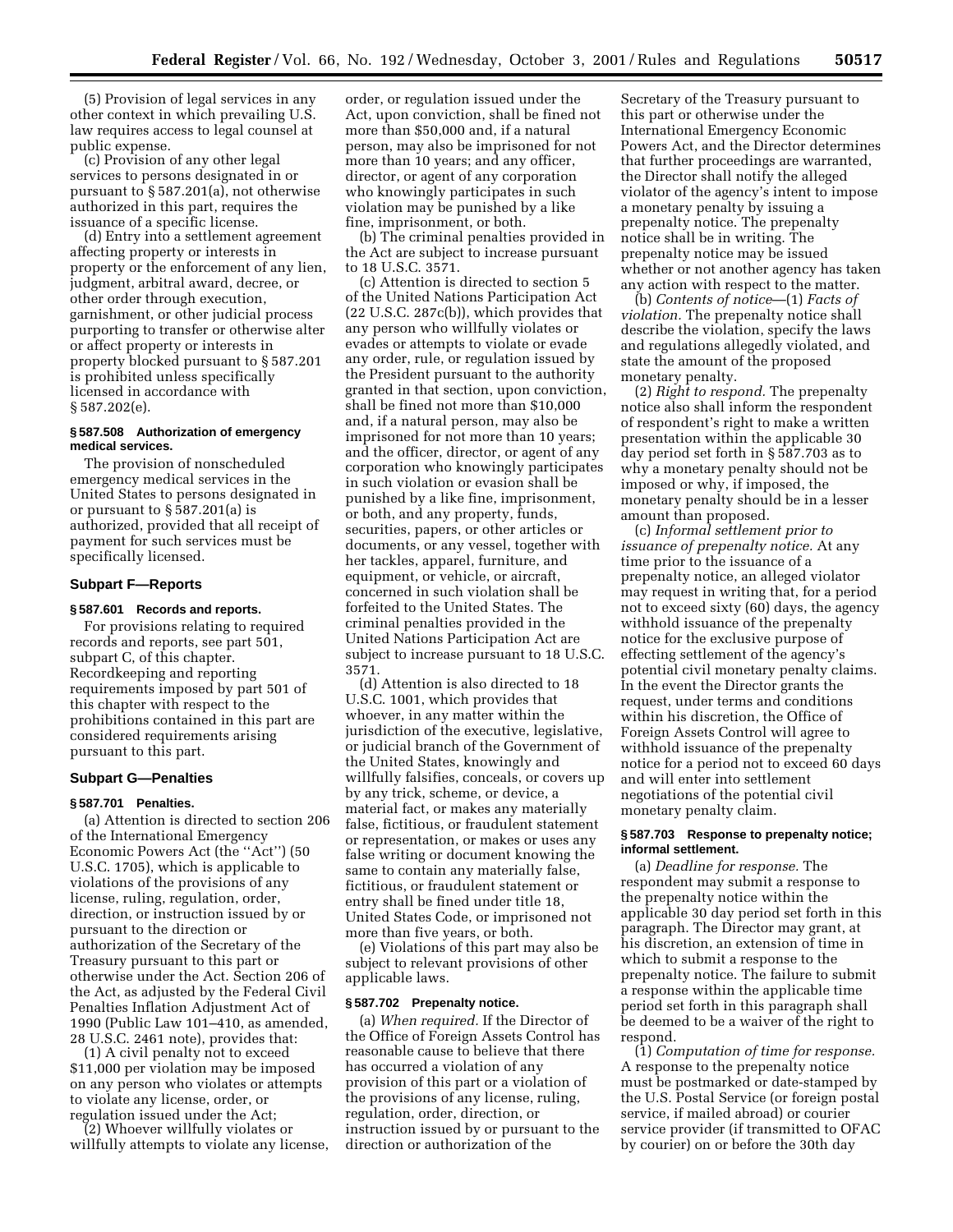after the postmark date on the envelope in which the prepenalty notice was mailed. If the respondent refused delivery or otherwise avoided receipt of the prepenalty notice, a response must be postmarked or date-stamped on or before the 30th day after the date on the stamped postal receipt maintained at the Office of Foreign Assets Control. If the prepenalty notice was personally delivered to the respondent by a non-U.S. Postal Service agent authorized by the Director, a response must be postmarked or date-stamped on or before the 30th day after the date of delivery.

(2) *Extensions of time for response.* If a due date falls on a federal holiday or weekend, that due date is extended to include the following business day. Any other extensions of time will be granted, at the Director's discretion, only upon the respondent's specific request to the Office of Foreign Assets Control.

(b) *Form and method of response.* The response must be submitted in writing and may be handwritten or typed. The response need not be in any particular form. A copy of the written response may be sent by facsimile, but the original also must be sent to the Office of Foreign Assets Control Civil Penalties Division by mail or courier and must be postmarked or date-stamped, in accordance with paragraph (a) of this section.

(c) *Contents of response.* A written response must contain information sufficient to indicate that it is in response to the prepenalty notice.

(1) A written response must include the respondent's full name, address, telephone number, and facsimile number, if available, or those of the representative of the respondent.

(2) A written response should either admit or deny each specific violation alleged in the prepenalty notice and also state if the respondent has no knowledge of a particular violation. If the written response fails to address any specific violation alleged in the prepenalty notice, that alleged violation shall be deemed to be admitted.

(3) A written response should include any information in defense, evidence in support of an asserted defense, or other factors that the respondent requests the Office of Foreign Assets Control to consider. Any defense or explanation previously made to the Office of Foreign Assets Control or any other agency must be repeated in the written response. Any defense not raised in the written response will be considered waived. The written response also should set forth the reasons why the respondent believes the penalty should not be

imposed or why, if imposed, it should be in a lesser amount than proposed.

(d) *Default.* If the respondent elects not to submit a written response within the time limit set forth in paragraph (a) of this section, the Office of Foreign Assets Control will conclude that the respondent has decided not to respond to the prepenalty notice. The agency generally will then issue a written penalty notice imposing the penalty proposed in the prepenalty notice.

(e) *Informal settlement.* In addition to or as an alternative to a written response to a prepenalty notice, the respondent or respondent's representative may contact the Office of Foreign Assets Control as advised in the prepenalty notice to propose the settlement of allegations contained in the prepenalty notice and related matters. However, the requirements set forth in paragraph (f) of this section as to oral communication by the representative must first be fulfilled. In the event of settlement at the prepenalty stage, the claim proposed in the prepenalty notice will be withdrawn, the respondent will not be required to take a written position on allegations contained in the prepenalty notice, and the Office of Foreign Assets Control will make no final determination as to whether a violation occurred. The amount accepted in settlement of allegations in a prepenalty notice may vary from the civil penalty that might finally be imposed in the event of a formal determination of violation. In the event no settlement is reached, the time limit specified in paragraph (a) of this section for written response to the prepenalty notice will remain in effect unless additional time is granted by the Office of Foreign Assets Control.

(f) *Representation.* A representative of the respondent may act on behalf of the respondent, but any oral communication with the Office of Foreign Assets Control prior to a written submission regarding the specific allegations contained in the prepenalty notice must be preceded by a written letter of representation, unless the prepenalty notice was served upon the respondent in care of the representative.

#### **§ 587.704 Penalty imposition or withdrawal.**

(a) *No violation.* If, after considering any response to the prepenalty notice and any relevant facts, the Director of the Office of Foreign Assets Control determines that there was no violation by the respondent named in the prepenalty notice, the Director shall notify the respondent in writing of that determination and of the cancellation of the proposed monetary penalty.

(b) *Violation.* (1) If, after considering any written response to the prepenalty notice, or default in the submission of a written response, and any relevant facts, the Director of the Office of Foreign Assets Control determines that there was a violation by the respondent named in the prepenalty notice, the Director is authorized to issue a written penalty notice to the respondent of the determination of violation and the imposition of the monetary penalty.

(2) The penalty notice shall inform the respondent that payment or arrangement for installment payment of the assessed penalty must be made within 30 days of the date of mailing of the penalty notice by the Office of Foreign Assets Control.

(3) The penalty notice shall inform the respondent of the requirement to furnish the respondent's taxpayer identification number pursuant to 31 U.S.C. 7701 and that such number will be used for purposes of collecting and reporting on any delinquent penalty amount.

(4) The issuance of the penalty notice finding a violation and imposing a monetary penalty shall constitute final agency action. The respondent has the right to seek judicial review of that final agency action in federal district court.

#### **§ 587.705 Administrative collection; referral to United States Department of Justice.**

In the event that the respondent does not pay the penalty imposed pursuant to this part or make payment arrangements acceptable to the Director of the Office of Foreign Assets Control within 30 days of the date of mailing of the penalty notice, the matter may be referred for administrative collection measures by the Department of the Treasury or to the United States Department of Justice for appropriate action to recover the penalty in a civil suit in a federal district court.

# **Subpart H—Procedures**

#### **§ 587.801 Procedures.**

For license application procedures and procedures relating to amendments, modifications, or revocations of licenses; administrative decisions; rulemaking; and requests for documents pursuant to the Freedom of Information and Privacy Acts (5 U.S.C. §§ 552 and 552a), see part 501, subpart D, of this chapter.

# **§ 587.802 Delegation by the Secretary of the Treasury.**

Any action that the Secretary of the Treasury is authorized to take pursuant to Executive Order 13192 of January 17, 2001 (66 FR 7379, January 23, 2001) and